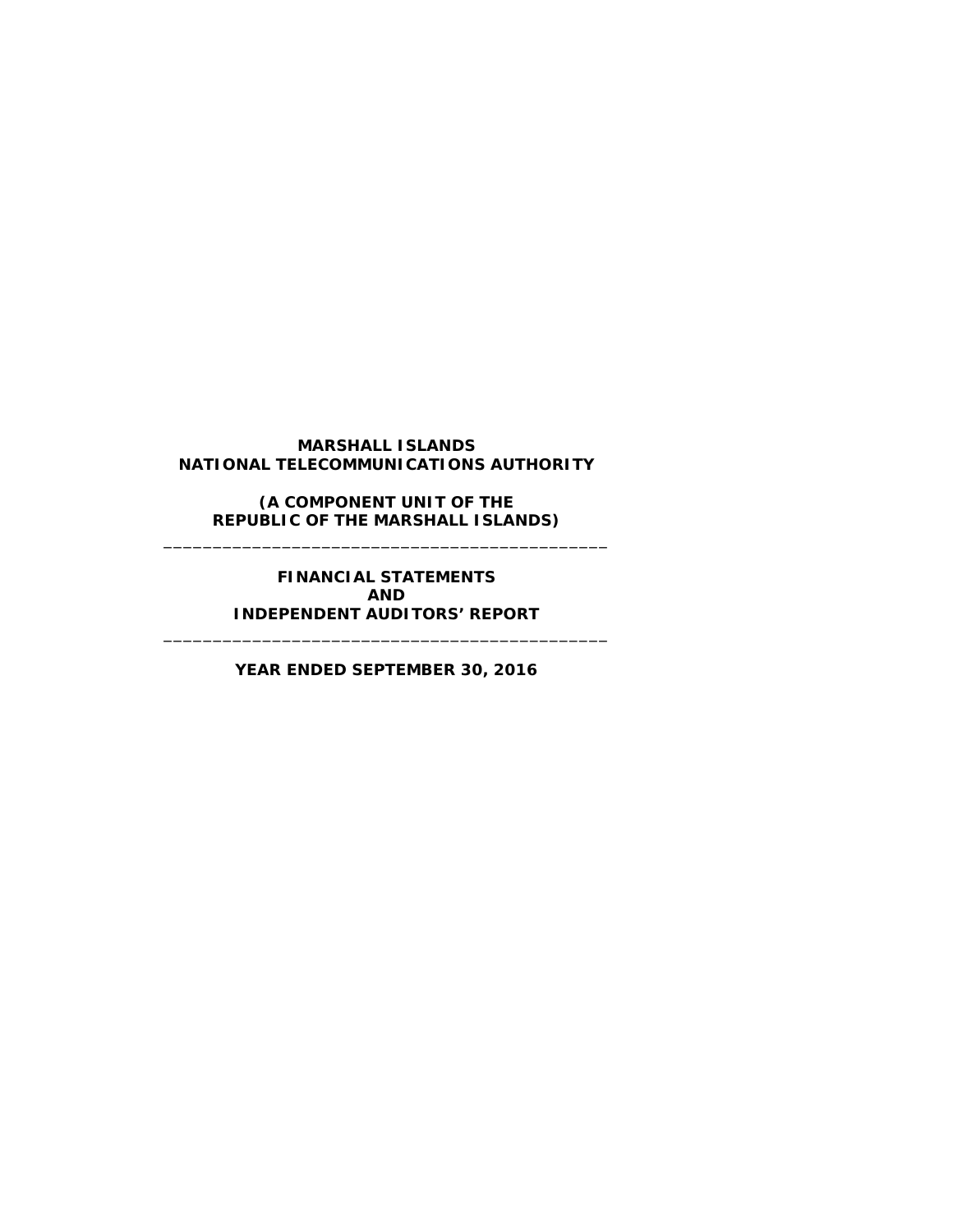# Table of Contents Year Ended September 30, 2016

|     |                                                                                                                                                                                            | Page No. |
|-----|--------------------------------------------------------------------------------------------------------------------------------------------------------------------------------------------|----------|
| I.  | Independent Auditors' Report                                                                                                                                                               | 1        |
| П.  | Management's Discussion and Analysis                                                                                                                                                       | 3        |
| HL. | <b>Financial Statements:</b>                                                                                                                                                               |          |
|     | Statement of Net Position                                                                                                                                                                  | 10       |
|     | Statement of Revenues and Expenses                                                                                                                                                         | 11       |
|     | Statement of Changes in Net Position                                                                                                                                                       | 12       |
|     | <b>Statement of Cash Flows</b>                                                                                                                                                             | 13       |
|     | Notes to Financial Statements                                                                                                                                                              | 14       |
| IV. | Independent Auditors' Report on Internal Control Over Financial<br>Reporting and on Compliance and Other Matters Based on an<br>Audit of Financial Statements Performed in Accordance with |          |
|     | <b>Government Auditing Standards</b>                                                                                                                                                       | 26       |
|     | Schedule of Findings and Responses                                                                                                                                                         | 28       |
|     | Unresolved Prior Year Findings                                                                                                                                                             | 31       |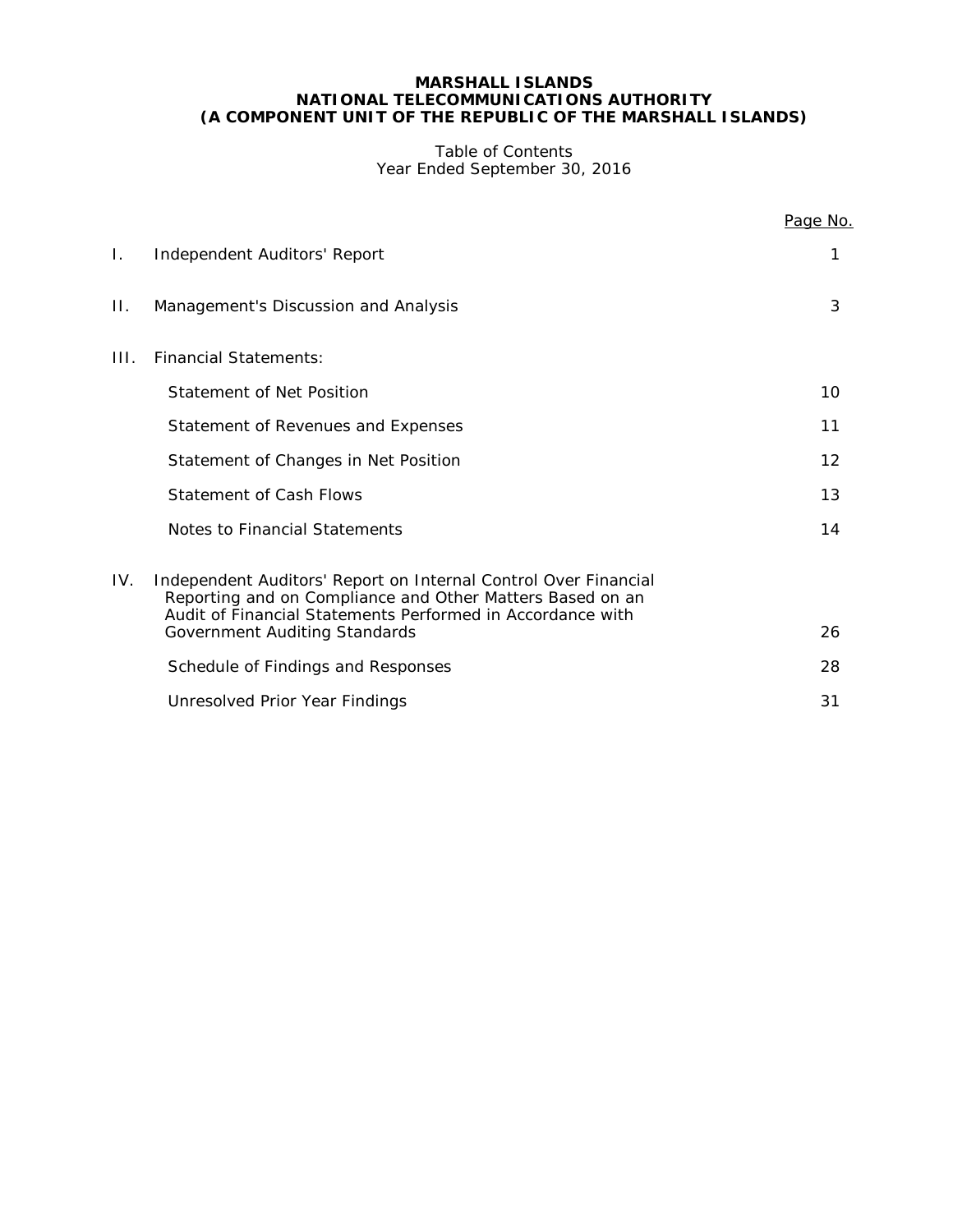

Deloitte & Touche LLP 361 South Marine Corps Drive Tamuning, GU 96913 USA

Tel: +1 (671) 646-3884 Fax: +1 (671) 649-4265

www.deloitte.com

# **INDEPENDENT AUDITORS' REPORT**

Board of Directors Marshall Islands National Telecommunications Authority:

## **Report on the Financial Statements**

We have audited the accompanying financial statements of the Marshall Islands National Telecommunications Authority (NTA), a component unit of the Republic of the Marshall Islands, which comprise the statement of net position as of September 30, 2016, and the related statements of revenues, expenses, and changes in net position and cash flows for the year then ended, and the related notes to the financial statements.

## *Management's Responsibility for the Financial Statements*

Management is responsible for the preparation and fair presentation of these financial statements in accordance with accounting principles generally accepted in the United States of America; this includes the design, implementation, and maintenance of internal control relevant to the preparation and fair presentation of financial statements that are free from material misstatement, whether due to fraud or error.

## *Auditors' Responsibility*

Our responsibility is to express an opinion on these financial statements based on our audit. We conducted our audit in accordance with auditing standards generally accepted in the United States of America and the standards applicable to financial audits contained in *Government Auditing Standards*, issued by the Comptroller General of the United States. Those standards require that we plan and perform the audit to obtain reasonable assurance about whether the financial statements are free from material misstatement.

An audit involves performing procedures to obtain audit evidence about the amounts and disclosures in the financial statements. The procedures selected depend on the auditor's judgment, including the assessment of the risks of material misstatement of the financial statements, whether due to fraud or error. In making those risk assessments, the auditor considers internal control relevant to the entity's preparation and fair presentation of the financial statements in order to design audit procedures that are appropriate in the circumstances, but not for the purpose of expressing an opinion on the effectiveness of the entity's internal control. Accordingly, we express no such opinion. An audit also includes evaluating the appropriateness of accounting policies used and the reasonableness of significant accounting estimates made by management, as well as evaluating the overall presentation of the financial statements.

We believe that the audit evidence we have obtained is sufficient and appropriate to provide a basis for our audit opinion.

## *Opinion*

In our opinion, the financial statements referred to above present fairly, in all material respects, the financial position of NTA as of September 30, 2016, and the changes in its financial position and its cash flows for the year then ended in accordance with accounting principles generally accepted in the United States of America.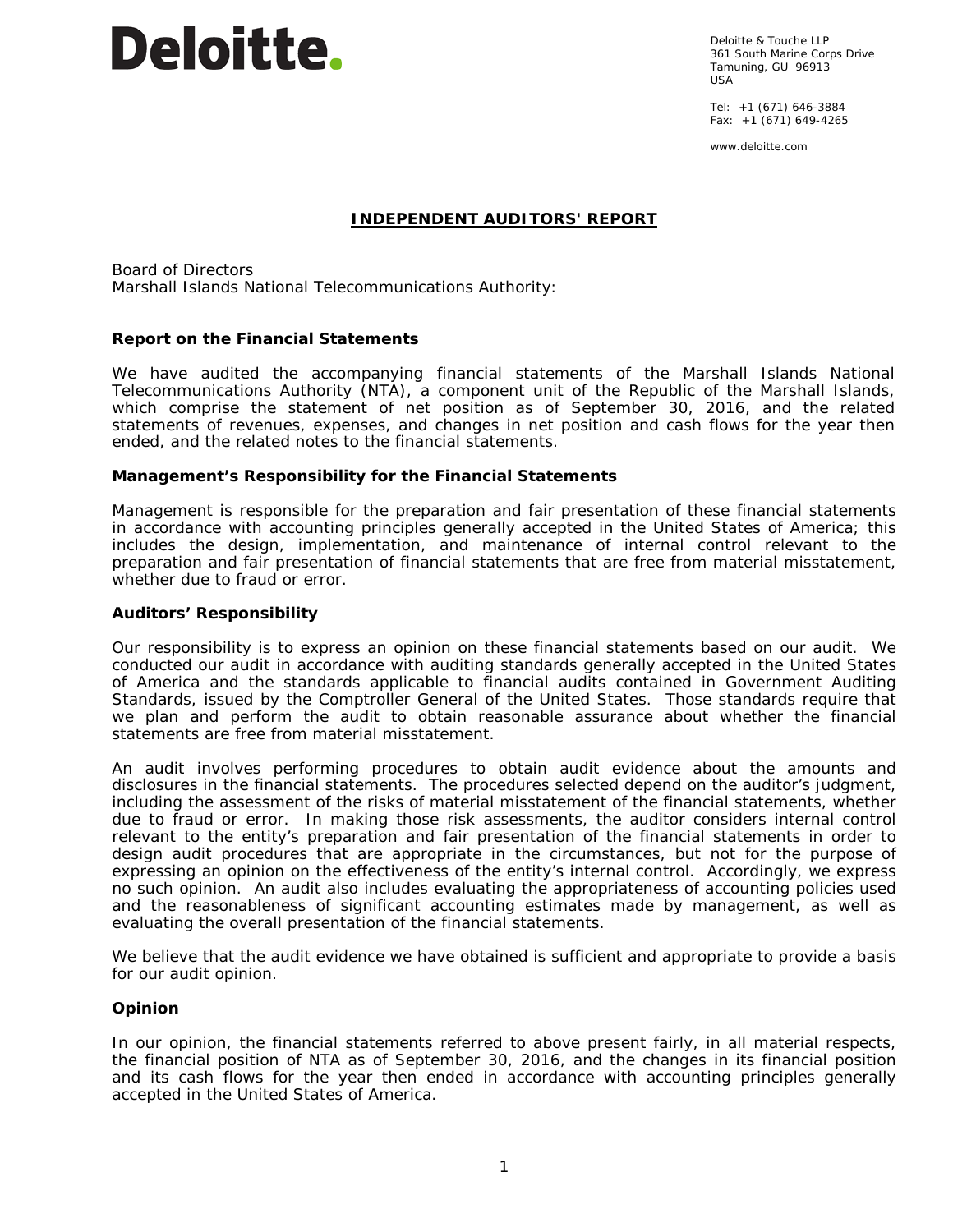# Deloitte.

# **Emphasis-of-Matter**

# *Going Concern*

The accompanying financial statements have been prepared assuming that NTA will continue as a going concern. As discussed in Note 11 to the financial statements, NTA has suffered recurring losses from operations. NTA is in default on its loan agreements and has failed to make scheduled principal and interest payments during 2016. NTA is not aware of any alternate sources of capital to meet its obligations. Those factors raise substantial doubt about its ability to continue as a going concern. Management's plans in regards to these matters are also described in Note 11 to the financial statements. The financial statements do not include any adjustments that might result from the outcome of this uncertainty. Our opinion is not modified with respect to this matter.

# *Other Matters*

# *Required Supplementary Information*

Accounting principles generally accepted in the United States of America require that the Management's Discussion and Analysis on pages 3 through 9 be presented to supplement the financial statements. Such information, although not a part of the financial statements, is required by the Governmental Accounting Standards Board who considers it to be an essential part of financial reporting for placing the financial statements in an appropriate operational, economic, or historical context. This supplementary information is the responsibility of NTA's management. We have applied certain limited procedures to the required supplementary information in accordance with auditing standards generally accepted in the United States of America, which consisted of inquiries of management about the methods of preparing the information and comparing the information for consistency with management's responses to our inquiries, the financial statements, and other knowledge we obtained during our audit of the financial statements. We do not express an opinion or provide any assurance on the information because the limited procedures do not provide us with sufficient evidence to express an opinion or provide any assurance.

# **Other Reporting Required by** *Government Auditing Standards*

In accordance with *Government Auditing Standards*, we have also issued our report dated June 5, 2017 on our consideration of NTA's internal control over financial reporting and on our tests of its compliance with certain provisions of laws, regulations, contracts, and grant agreements and other matters. The purpose of that report is to describe the scope of our testing of internal control over financial reporting and compliance and the results of that testing, and not to provide an opinion on internal control over financial reporting or on compliance. That report is an integral part of an audit performed in accordance with *Government Auditing Standards* in considering NTA's internal control over financial reporting and compliance.

 $J$ ardo  $L$ 

June 5, 2017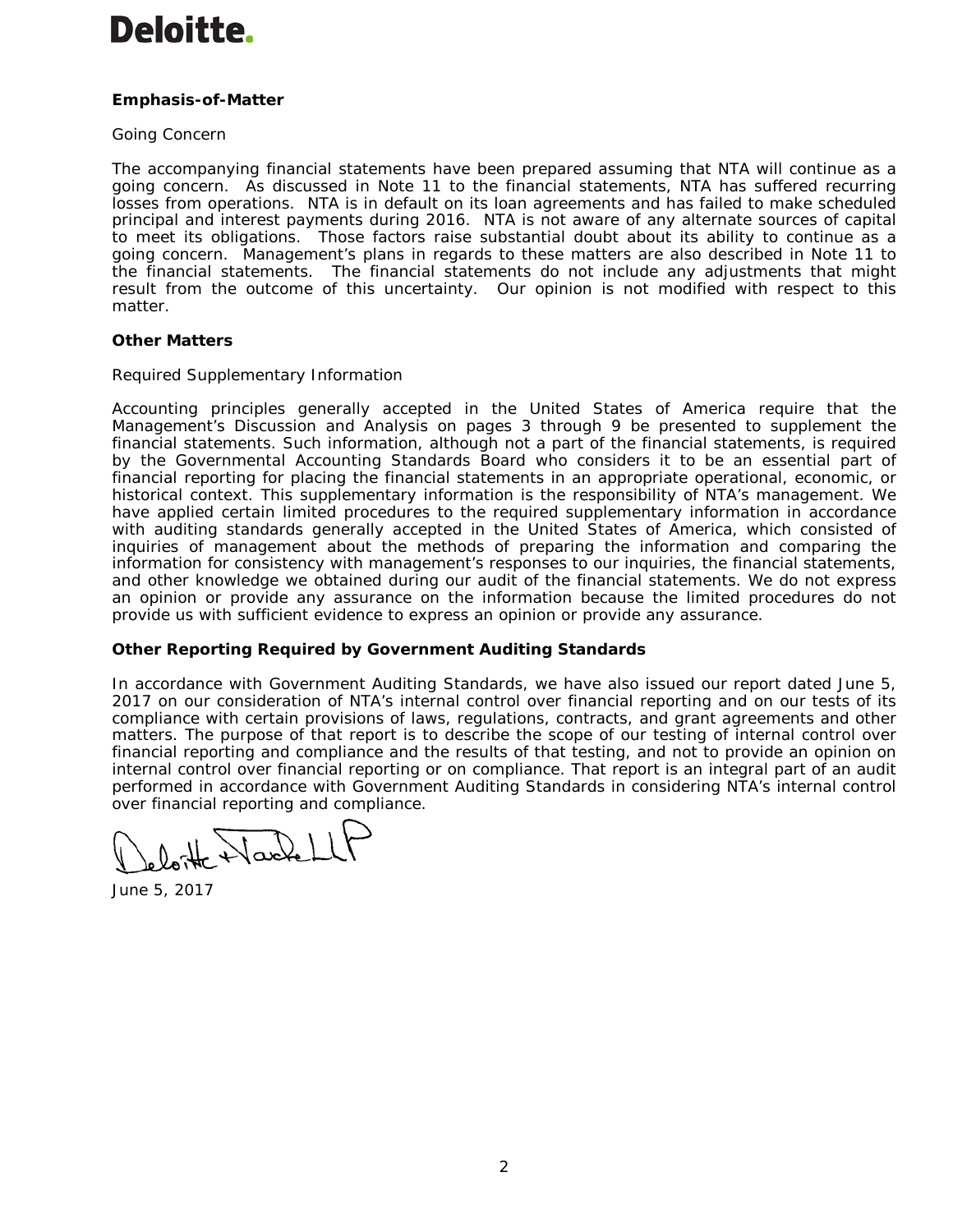Management's Discussion and Analysis Year Ended September 30, 2016

## **INTRODUCTION**

The following unaudited management's discussion and analysis (MD&A) is required supplementary information.

## Overview of the Financial Statements and Financial Analysis

The Marshall Islands National Telecommunications Authority (the Company or NTA) is pleased to present its financial statements for fiscal year 2016 with fiscal year 2015 prior year data presented for comparative purposes. There are four financial statements presented: the statement of net position, the statement of revenues and expenses, the statement of changes in net position, and the statement of cash flows.

This discussion and analysis of NTA's financial statements provides an overview of its financial activities for the year.

## Statement of Net Position

The statement of net position presents the assets, liabilities, and net position as of the end of the fiscal year. The statement of net position is a point of time financial statement. The purpose of the statement of net position is to present to the readers of the financial statements a fiscal snapshot of the Company. The statement of net position presents end of year data concerning assets (current and noncurrent), liabilities (current and noncurrent), and net position (assets minus liabilities). Significant statement of net position items are discussed in the footnotes to the financial statements.

From the data presented, readers of this statement of net position are able to determine the assets available to continue in the operation of the Company. They also are able to determine how much the Company owes vendors, investors and lending institutions. Finally, the statement of net position provides a picture of the net position (assets minus liabilities), which is a useful indicator of whether the financial position of the Company is improving or deteriorating.

The total assets of the Company decreased by \$1,115,000 from fiscal year 2015.

Net current assets increased by \$557,260. Cash and certificates of deposit increased by \$732,500.

Net accounts receivable decreased by \$165,250 in 2016.

Inventories of materials and supplies decreased by \$10,000 in 2016.

Telecommunications plant in service decreased by \$6,624,500 during the year. Plant under construction increased by \$99,000, mostly for providing outer island DAMA facilities to the Ministry of Health and for providing GSM services to Arno and Enewetak. Refer below for additional discussion on NTA's capital assets and debt administration.

Net current liabilities, other than principal portions of long-term debt, increased by \$417,500.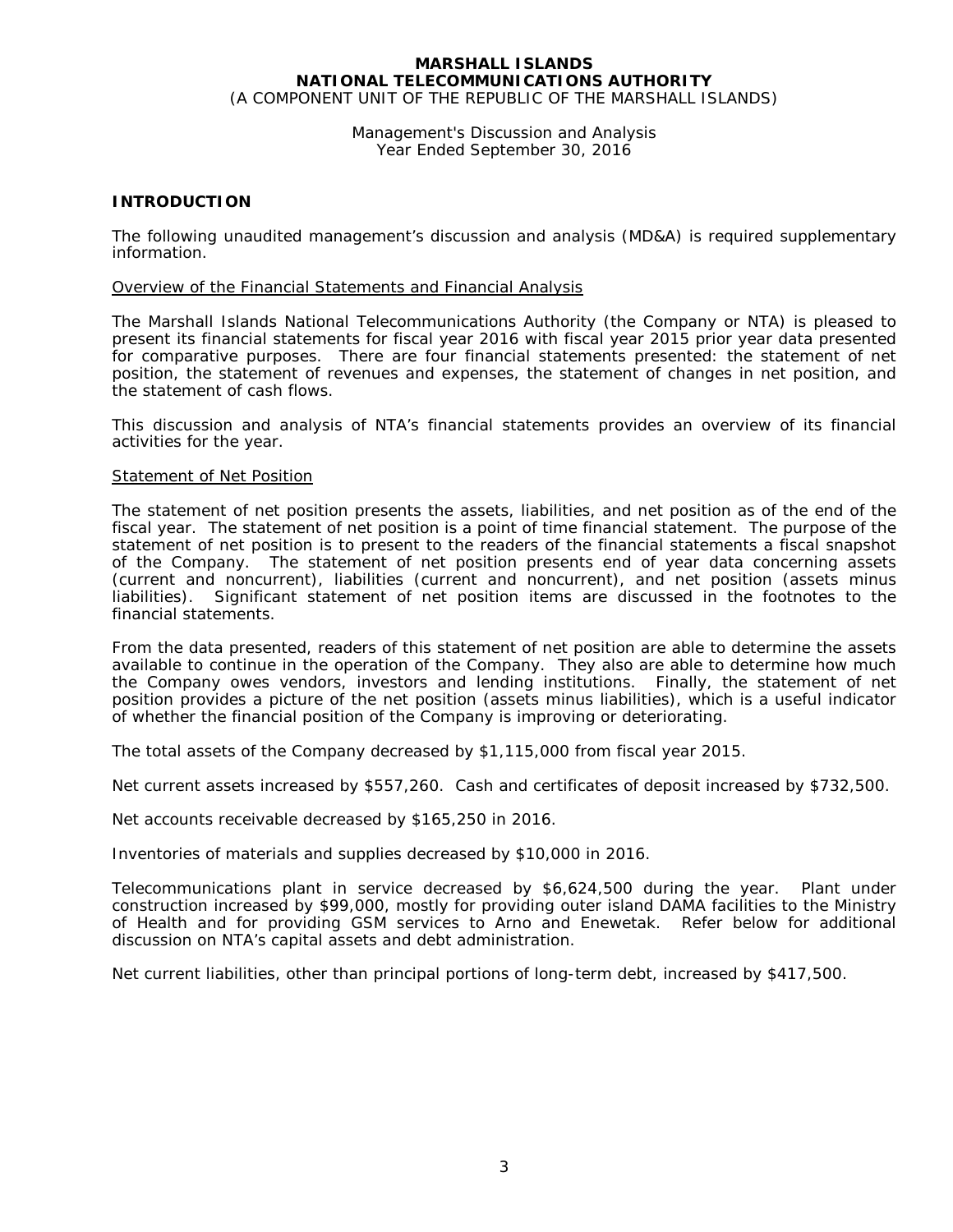Management's Discussion and Analysis Year Ended September 30, 2016

#### Statement of Net Position (Continued)

The accounts payable increased by \$59,885, liability for customer deposits increased by \$57,650 in 2016.

The Company reduced its debt with RUS by \$1,480,000 during the year. This was made possible from the proceeds of \$1,344,500 in subsidy from RepMar. In FY2014, the Company did not receive any subsidies from RepMar for RUS loans. NTA remains in default with the terms of the loan agreements as discussed in the long-term debt and liquidity and capital resources section of this analysis.

The total liabilities of the Company decreased by \$1,421,250 from fiscal year 2015.

The total net position of the Company is affected by the changes in both assets and liabilities resulting in a net increase in the amount of \$304,000.

Condensed Statements of Net Position:

|                                                               | 2016                      | <u> 2015 </u>             |
|---------------------------------------------------------------|---------------------------|---------------------------|
| Assets:                                                       |                           |                           |
| Current and other assets<br>Capital assets                    | \$8,763,478<br>21,759,810 | \$3,352,818<br>28,285,348 |
| Total assets                                                  | \$30,523,288              | \$31,638,166              |
| Liabilities:                                                  |                           |                           |
| Current and other liabilities<br>Long-term debt               | \$1,651,744<br>24,581,466 | \$1,292,979<br>26,361,478 |
| <b>Total liabilities</b>                                      | 26,233,210                | 27,654,457                |
| Net Position:                                                 |                           |                           |
| Net investment in capital assets<br>Unrestricted net position | 2,031,745<br>2,258,333    | 1,923,870<br>2,059,839    |
| Total net position                                            | 4,290,078                 | 3,983,709                 |
| Total liabilities and net position                            | \$30,253,288              | \$31,638,166              |

Capital assets decreased by \$6,525,500 primarily as a result of the reclassification of an Indefeasible Right of Use (IRU) in the amount of \$5,113,500 associated with the Company's fiber optic cable services. Current and other assets increased by \$5,365,750 due to the reclassification of the IRU.

Long-term debt decreased by \$1,780,000 due to principal repayment of \$1,480,000 on RUS notes payable and \$300,000 on loan payable to RepMar. Current and other liabilities increased by \$313,750 due to a cash advance received from RepMar for the purpose of providing funding for the 4G LTE Project.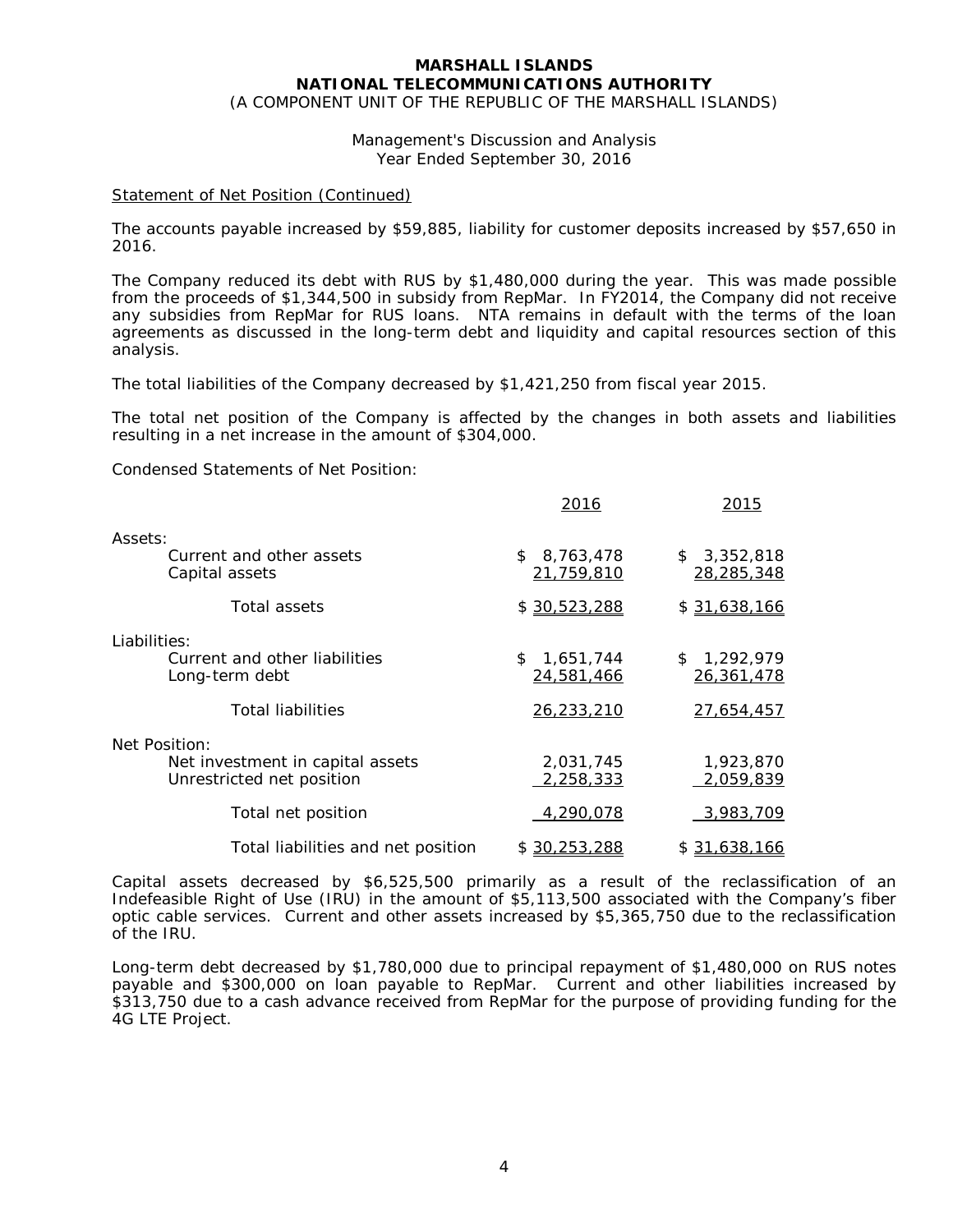# Management's Discussion and Analysis Year Ended September 30, 2016

## Statement of Revenues, Expenses, and Changes in Net Position

Changes in total net position as presented on the statement of net position and stockholders' equity are based on the activity presented in the statement of revenues, expenses, and changes in net position. The purpose of the statement is to present the revenues received by the Company, both operating and non-operating, and expenses paid by the Company, operating and non-operating, any other revenues, expenses, gains, and losses received or spent by the Company.

Generally speaking, operating revenues are received for providing telecommunications goods and services to various customers. Operating expenses are those expenses paid to acquire or produce the goods or services provided in return for the operating revenues and to carry out the mission of the Company. Nonoperating revenues are revenues received for which goods or services are not provided.

For example, investment income is non-operating because it is earned without providing telecommunications goods or services.

The statement of revenues and expenses reflects an improvement in 2016 over 2015; however, business operations still carries a loss even though the Company finished 2016 with an overall increase in net position at the end of the year. Highlights of the information presented in the statement of revenues, expenses, and change in net position are as follows:

Condensed Statements of Revenues, Expenses, and Changes in Net Position:

|                                                          | 2016                         | 2015                          |
|----------------------------------------------------------|------------------------------|-------------------------------|
| Revenues:<br>Operating revenues<br>Nonoperating revenues | 8,530,097<br>S.<br>1,669,134 | 8,430,669<br>\$<br>1,883,271  |
| Total revenues                                           | 10,199,231                   | 10,313,940                    |
| Expenses:<br>Operating expenses<br>Nonoperating expenses | 8,640,811<br>1,254,461       | 8,644,472<br><u>1,732,313</u> |
| Total expenses                                           | 9,895,272                    | 10,376,785                    |
| Change in net position                                   | 303,959                      | (62,845)                      |

Over a period of several years, NTA has upgraded existing services and introduced entirely new services. The introduction of modern Internet services made possible by the fiber optic cable has provided businesses and residential customers with unprecedented access. But, these new services have come at the expense of revenue from local and long distance network services, which have been replaced via high speed internet access.

Overall, NTA's revenues since the period prior to access to the transpacific fiber optic cable have an average of \$8.03M from 2008 through 2016, increasing slightly in the last four (4) years; however, revenue increases from services from access to the cable have been offset by losses of traditional telephone, fax and Internet café revenues.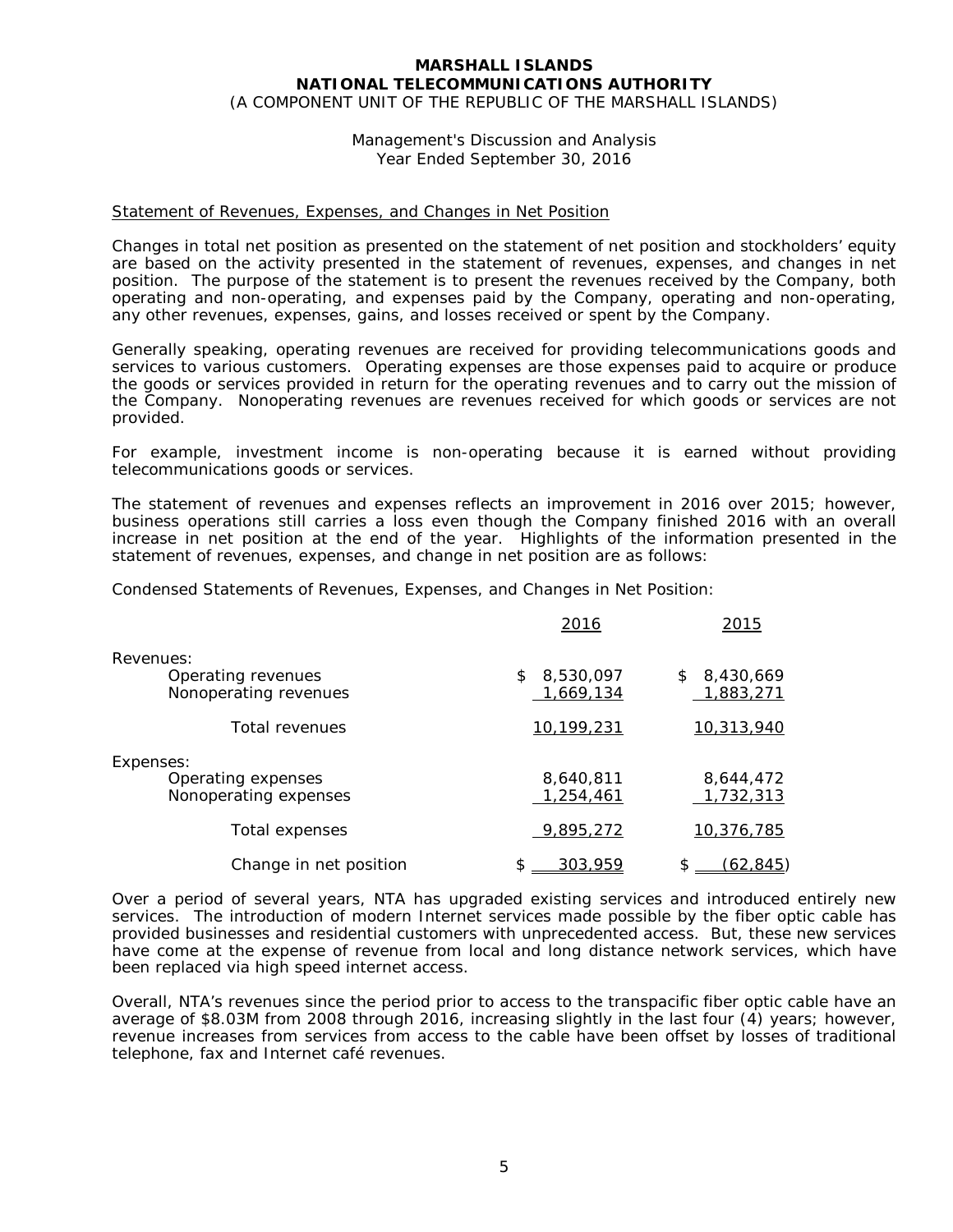# Management's Discussion and Analysis Year Ended September 30, 2016

NTA has strived to maintain low rates by regional standards, and the result has been similar total revenue numbers over these years despite the changes in individual revenues as technology changes the way our customers use telecommunications services. In 2014, NTA increased customer internet speeds at no additional cost as upgrades to service. NTA plans to cap data usage, as is common in bigger markets, to limit abuse and to decrease bandwidth costs.

Since the RMI domestic market is small, NTA has been reaching out to regional telecommunication companies to market its services. The Company had customers in Kiribati and the Solomon islands, and is in discussions to increase services in these markets and expand into others. In 2014, the Company began providing internet service to Kwajalein Range Services for the U.S. Army base on Kwajalein, and expanded internet service to the University of South Pacific in Majuro.

Total operating expenses decreased in 2016 from 2015 in the amount of \$3,600.

Depreciation expense increased by \$115,300 in 2016 as NTA's upgraded GSM and other equipment were placed in service, offsetting decreased depreciation of old plant that has become fully depreciated.

Cash operating expense decreased by \$119,000 in 2016. Net plant specific expenses decreased in the amount of \$446,700 during the year primarily due to higher expenses for plant related and cellular systems upgrade incurred in prior year. Net plant non-specific expenses increased in the amount of \$123,900 due to higher materials and supplies expenses incurred during the year. Corporate operations expenses increased in the amount of \$203,000 for general and administrative expenses. Customer operations expenses barely increased by \$900 due to lower purchase of cell and subscriber identification module (*SIM*) cards.

Nonoperating revenues decreased by \$214,000 in 2016 while nonoperating expenses decreased by \$477,900 in 2016. The decrease in nonoperating revenues is primarily the result of a reduction in RepMar loan subsidies received by NTA whereas the decrease in nonoperating expenses is primarily due to a loss in the prior year on retirement of capital assets. In 2015, it was determined that the billing system, which NTA had been trying to implement since 2012, would not meet the Company's needs and was written off, recording a loss of \$433,000. NTA has been using a modified Internet Service Provider (ISP) billing system for telecom billing since its telecom billing system crashed in 2011, and will need to purchase a modern billing system when funds permit. The successive receipt of RUS loan subsidies from RepMar of \$1,644,500 in 2016 and \$1,863,000 in 2015 is a potential game-changer that could revitalize the operation; no subsidy was provided in 2014.

Interest expense decreased by \$93,800 due to the payment on delinquent RUS loans funded by RepMar loan subsidies.

## **Capital Asset and Debt Administration**

## Capital Assets

Throughout 2013 to 2016, NTA completed the hub and the majority of outer islands sites for its Demand Assigned Multiple Access (DAMA) system that brings modern telecommunications to the outer islands that generally do not even have electricity. Outer Island dispensaries, schools, and the general public will have access to the world via these sites. NTA is still in the process of installing additional outer island DAMA centers to be owned by the Ministry of Health.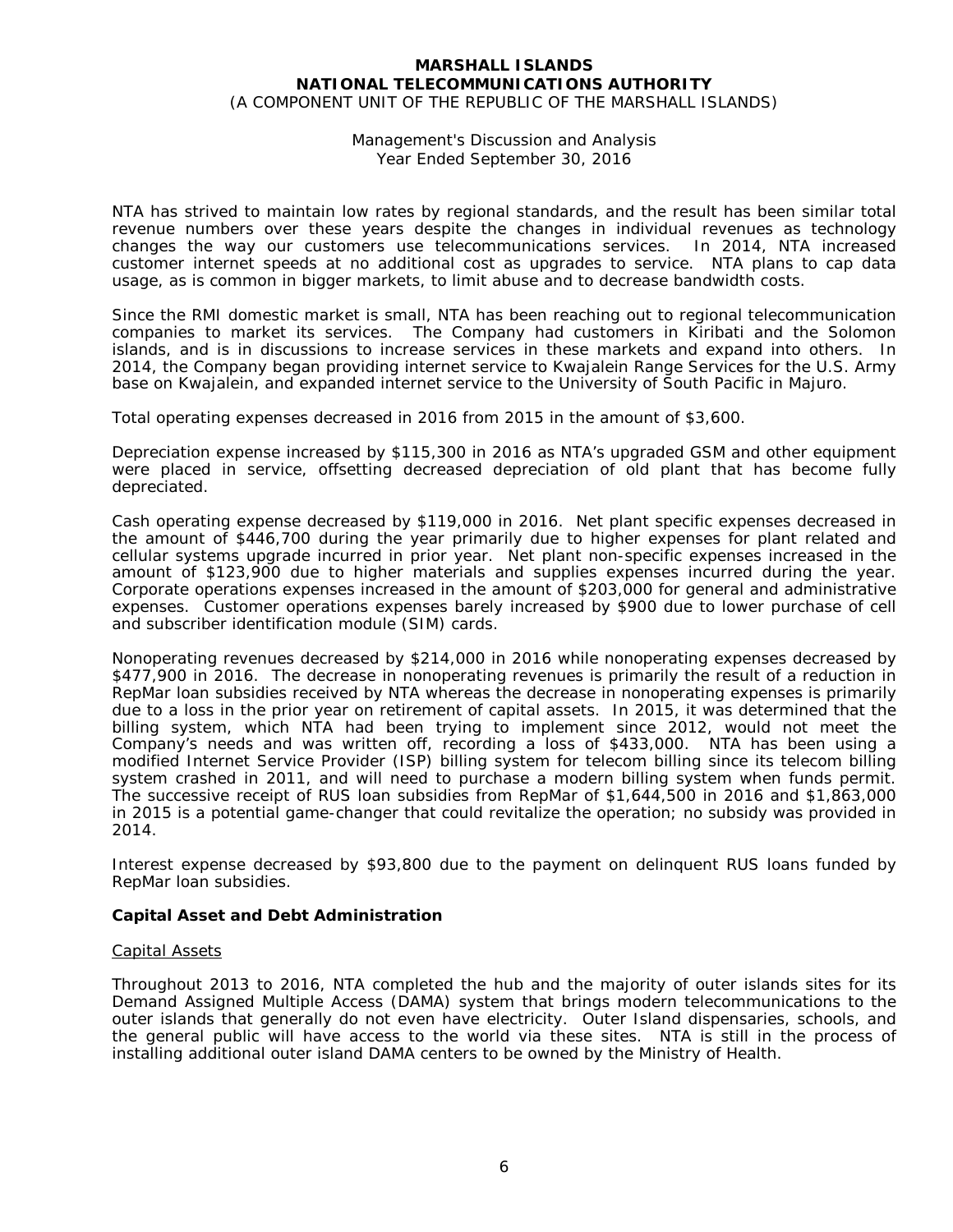Management's Discussion and Analysis Year Ended September 30, 2016

## Capital Assets, Continued

A summary of NTA's capital assets for 2016 and 2015 is presented as follows:

| 2016        | 2015         |
|-------------|--------------|
| \$9.505.529 | \$10,995,619 |
| 13,713,046  | 21,428,485   |
| 11,984,532  | 27.657.960   |
| 5,738,945   | 6,011,410    |
| 1,232,851   | 1,226,214    |
| 42.174.903  | 67,319,688   |
| 21,233,735  | 39,754,084   |
| 20.941.168  | 27,565,604   |
| 818,642     | 719.744      |
| 21,759,810  | \$28,285,348 |
|             |              |

Refer to Note 4 to the accompanying financial statements for additional discussion on NTA's capital assets.

NTA operates in a technology and capital intensive industry and must continually upgrade and replace equipment to meet international telecommunications standards. To upgrade our aging GSM cell phone system, the Company purchased a modern digital switch. The engineers installing the switch inspected the entire GSM system, and recommended replacing old equipment and purchasing new equipment to be able to provide reliable service to all of our customers in Majuro and Ebeye. The total cost of the new switch and remote equipment will exceed \$1,000,000. Since the implementation of the fiber optic cable project in 2010 and its high debt service requirements, the Company has not had the capital to stay current with system maintenance and upgrade requirements.

In August 2016, NTA entered into a 6-year master services agreement with a vendor for the purpose of providing 4G LTE services to NTA, which NTA will re-sell to its customers. Under the terms of the Build-Operate-Transfer (BOT) agreement, the investor partner would finance and operate the LTE Project at minimal cost to NTA. Upon commencement of services, the vendor will be reimbursed from net project revenues, which are defined as new revenue generated by the project less NTA expense directly related to the project, and NTA lost revenues, which are defined as revenues lost from existing NTA services as a result of the new 4G LTE Project.

The 4G LTE service was launched on March 31, 2017.

## Long-Term Debt

In FY 2009, the Company entered into an \$18,500,000 RUS loan to finance part of the \$21,400,000 investment in the fiber optic cable project linking Kwajalein and Majuro to Guam. The small domestic market does not provide enough revenue opportunities to service this amount of debt, and NTA has been reliant upon government subsidies in 2012 and 2013 to meet its debt obligations. The Company did not receive any subsidies in 2010 or 2011, and in 2012 was forced to default on the loan payments. The RepMar government as guarantor was required to make loan subsidy payments to NTA in order for the Company to make payments on the delinquent loans. In 2013, the Company began making reduced monthly loan payments covering slightly more than loan interest. No subsidies were provided by RepMar in 2014.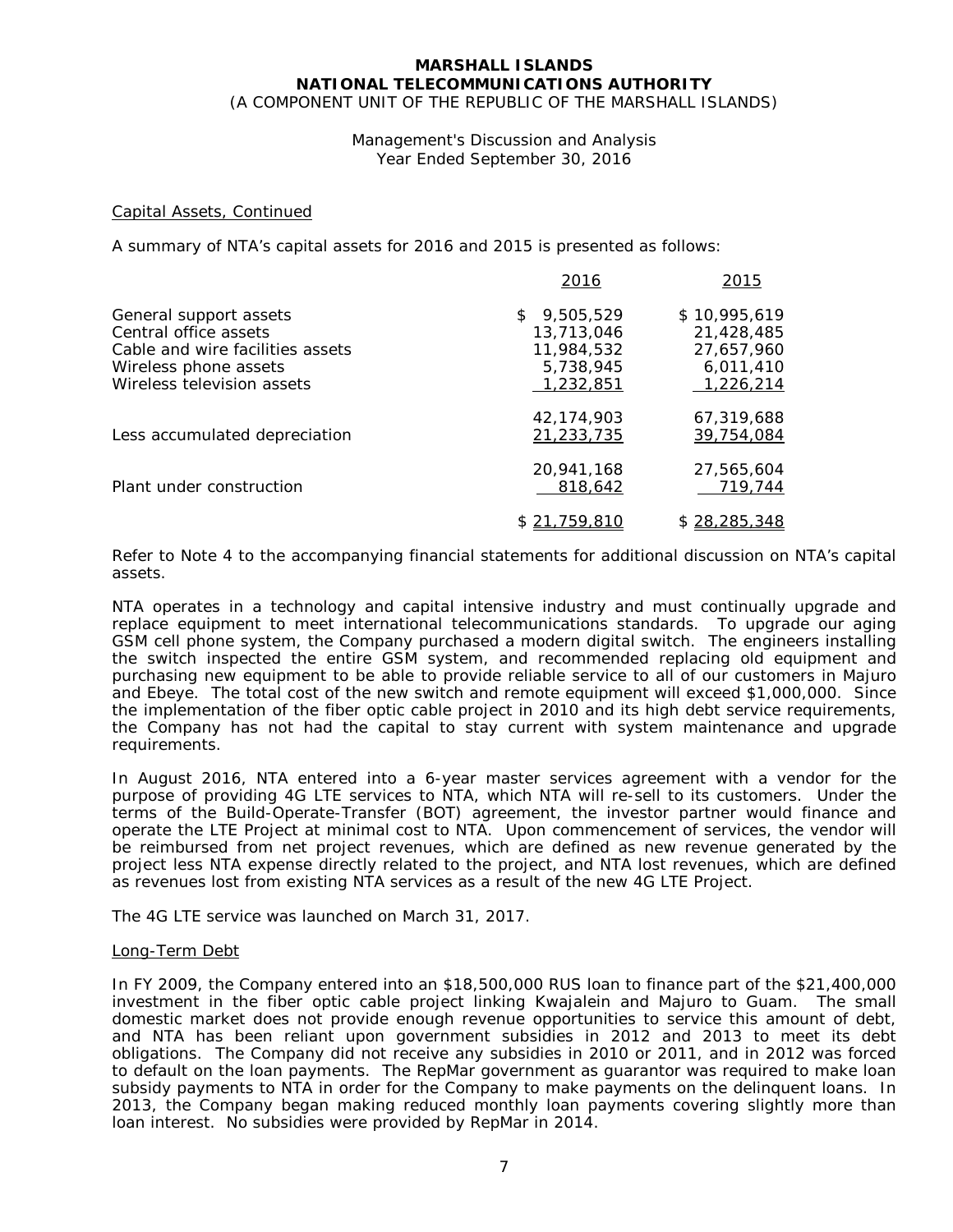Management's Discussion and Analysis Year Ended September 30, 2016

#### Long-Term Debt, Continued

At September 30, 2015, NTA owed \$1,100,000 in RUS loan arrearages. In 2016, RepMar provided a subsidy payment of \$1,294,000, which allowed NTA to make payments on its RUS arrearages. At September 30, 2016, NTA owed RUS \$1,218,320 in loan payment arrearages. In FY 2017, RepMar provided a subsidy payment of \$2,200,000 to NTA to pay for past arrearages with RUS. In February 2017, RepMar transferred \$1,800,000 to NTA from the \$2,200,000 that was appropriated in the FY 2017 national budget. The transfer allowed NTA to come current with its arrearages with RUS. Since the February 2017 transfer of \$1,800,000, RepMar has not paid NTA the remaining \$400,000 that was appropriated in the national budget. As of the date of this report, NTA owes RUS \$212,716.

NTA has been in discussions with RUS since its initial default in 2012. RUS has agreed to a tentative solution to ease loan terms with a guarantee from RepMar. Management is in discussions with RepMar on the proposed guarantee.

Under the terms of the RUS loans, the Company is required to maintain a minimum times interest earned ratio and as of September 30, 2016 and 2015, was in violation of this covenant. As loans are currently in default, total principal balance of approximately \$23,881,500, from the RUS longterm debt has been reclassified as current liabilities at September 30, 2016.

In 2011, the Company entered into a \$1,000,000 loan agreement with RepMar to be paid in 10 annual installments of \$100,000. The Company was unable to make repayments from 2012 through 2015 and, as a result, NTA is also currently in default. In 2016, a non-cash operating subsidy from RepMar of \$300,000 was used to partially pay the outstanding loan. The loan has been reclassified as a current liability as of September 30, 2016 in the amount of \$700,000.

NTA does not have any available sources of credit. The Company has outstanding loans as discussed above, and is precluded from acquiring additional debt by the terms of the Rural Utilities Service loan.

Refer to Note 6 to the accompanying financial statements for additional discussion on NTA's longterm debt.

## **Economic Outlook**

Legislation has been proposed to open the telecommunications market of the Republic of the Marshall Islands to competition. It is the opinion of NTA management that this could have a significantly adverse effect on the financial condition of the Company in such a small market. NTA has modern equipment and tariffs that we feel are very reasonable when compared to other telecommunications companies in the Pacific region and considering the cost of providing such services. The Company has strived to keep rates affordable to our customers and to provide new service, thus stimulate usage but sales have been sluggish and the Company has recorded operating losses in the last few years.

RepMar is also in the process of contemplating revisions to the national and local tax structures. Under the tax legislation as proposed, the Company will be subject to corporate income tax, although currently exempt from the gross revenue tax. This may require an increase to rates accordingly, which may have the effect of decreasing customer usage and our net revenue.

Additionally, the new tax structure will implement Value Added Tax (VAT) for the first time in the Republic, and the legislation as proposed will require NTA to assess VAT on its customers although other utilities would be exempted. The Company believes this additional tax burden to our customers will decrease customer usage and revenue.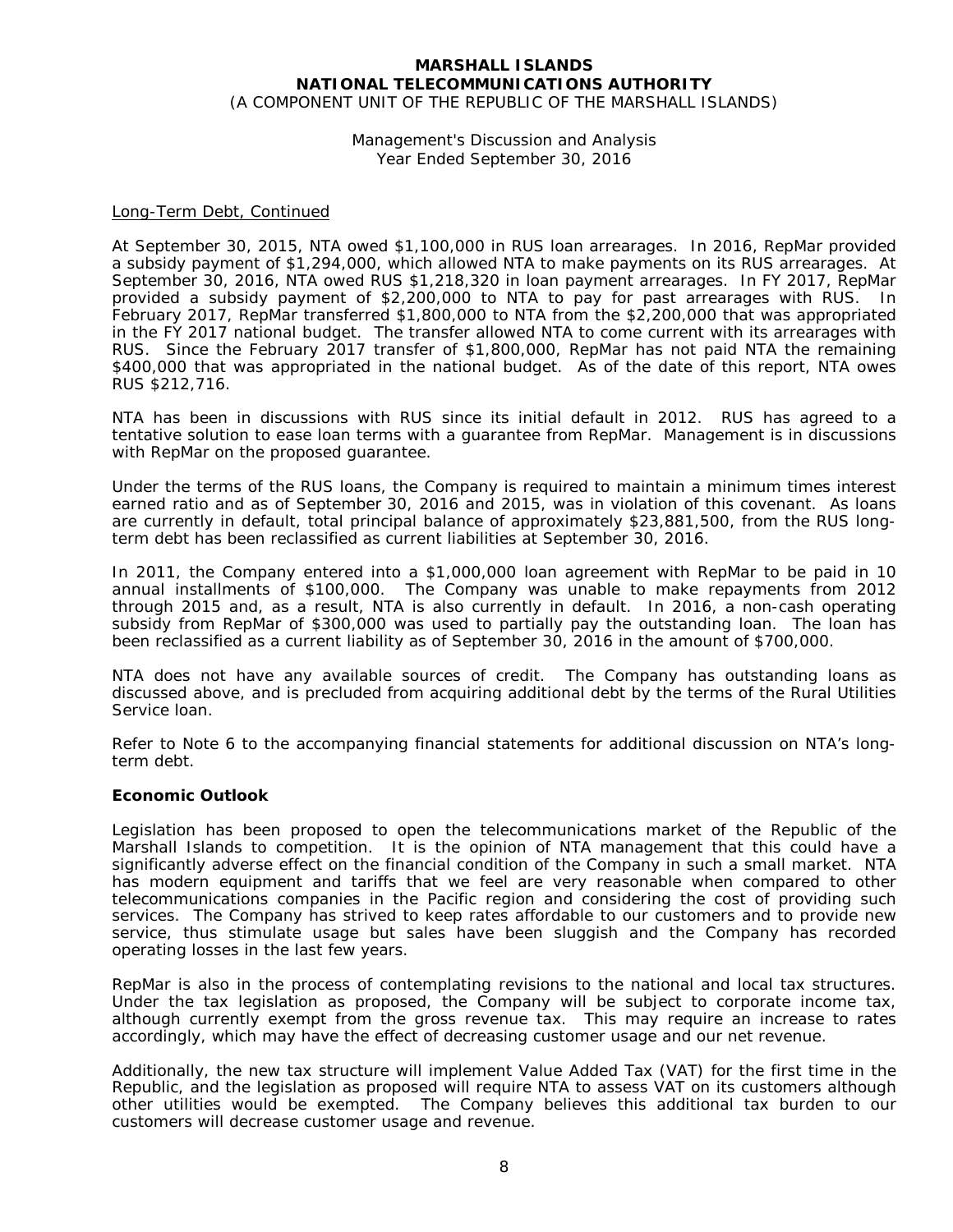Management's Discussion and Analysis Year Ended September 30, 2016

# **Financial Contact**

This discussion and analysis is designed to provide MINTA's customers and other interested parties with an overview of MINTA's financial operations and financial condition. Should the reader have questions regarding the information included in this report or wishes to request additional financial information, please contact the Marshall Islands National Telecommunications Authority President/CEO at P.O. Box 1169, Majuro MH 96960.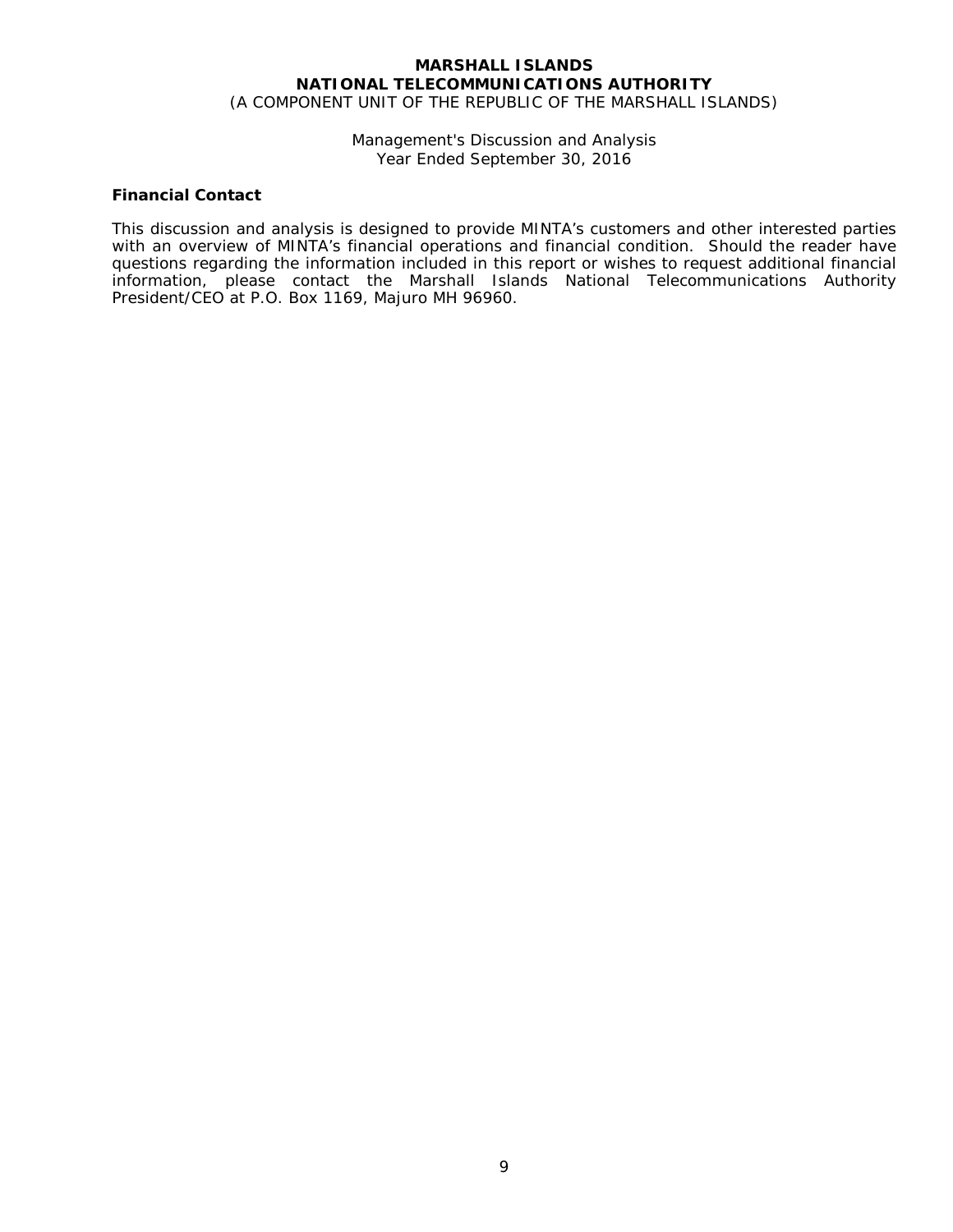Statement of Net Position September 30, 2016

## **ASSETS**

| <u> AJJLIJ</u>                                                                                                                                                                                                                                                                |                                                                                            |
|-------------------------------------------------------------------------------------------------------------------------------------------------------------------------------------------------------------------------------------------------------------------------------|--------------------------------------------------------------------------------------------|
| Current assets:<br>Cash and cash equivalents<br>Time certificates of deposit<br>Accounts receivable, net of an allowance for doubtful accounts of \$750,541<br>Receivables from affiliates<br>Advances to employees<br>Inventory<br>Other receivables<br>Other current assets | \$<br>1,693,982<br>763,288<br>333,407<br>522,143<br>15,800<br>256,903<br>304,130<br>20,424 |
| Total current assets                                                                                                                                                                                                                                                          | 3,910,077                                                                                  |
| Capital assets:<br>Nondepreciable capital assets<br>Capital assets, net of accumulated depreciation<br>Indefeasible right of use, net                                                                                                                                         | 818,642<br>20,941,168<br>4,853,401                                                         |
|                                                                                                                                                                                                                                                                               | 30,523,288                                                                                 |
| <b>LIABILITIES AND NET POSITION</b>                                                                                                                                                                                                                                           |                                                                                            |
| Current liabilities:<br>Current maturities of long-term debt<br>Accounts payable, trade<br>Accounts payable, affiliates<br>Advance from RepMar<br>Customer deposits and advance billings<br>Other accrued liabilities                                                         | \$<br>24,581,466<br>402,611<br>266,670<br>300,000<br>456,975<br>225,488                    |
| <b>Total liabilities</b>                                                                                                                                                                                                                                                      | 26,233,210                                                                                 |
| Commitments and contingencies                                                                                                                                                                                                                                                 |                                                                                            |
| Net position:<br>Net investment in capital assets<br>Common stock, \$10 par value, 360,000 shares authorized; 317,887 shares<br>issued; 317,256 shares outstanding                                                                                                            | 2,031,745                                                                                  |
| Additional paid in capital<br>Treasury stock, at par value, 468 shares<br>Unrestricted                                                                                                                                                                                        | 3,600,000<br>773,761<br>(4,680)<br>(2, 110, 748)                                           |
| Total net position                                                                                                                                                                                                                                                            | 4,290,078                                                                                  |
|                                                                                                                                                                                                                                                                               | 30,523,288                                                                                 |
|                                                                                                                                                                                                                                                                               |                                                                                            |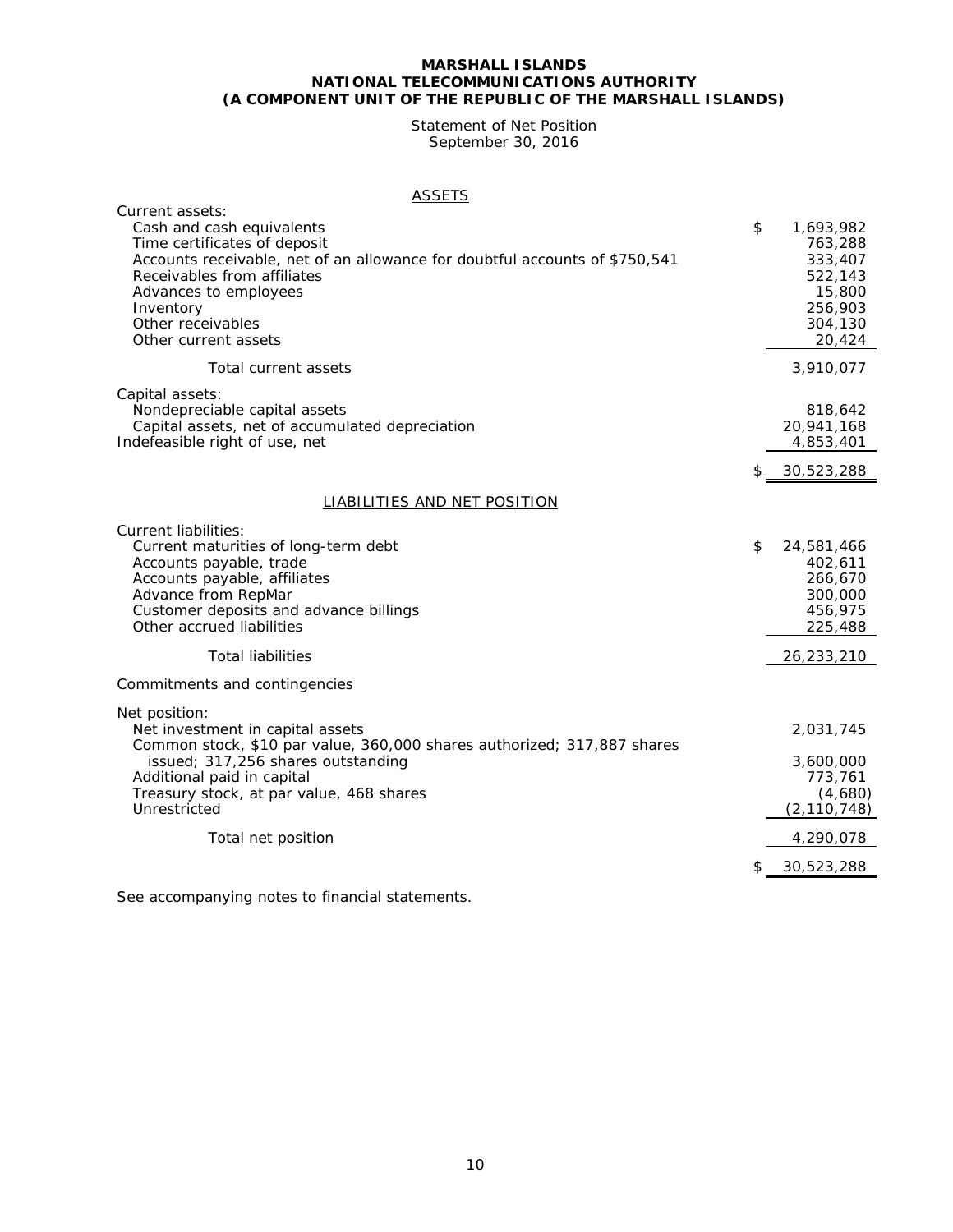Year Ended September 30, 2016 Statement of Revenues and Expenses

| Operating revenues:                         |                 |
|---------------------------------------------|-----------------|
| Private line access                         | \$<br>4,368,077 |
| Local cellular network services             | 1,952,076       |
| Long distance network services              | 1,230,822       |
| Local network services                      | 921,413         |
| Wireless television services                | 268,253         |
| Internet café                               | 7,245           |
| <b>Miscellaneous</b>                        | 99,307          |
| Bad debt expense                            | (317, 096)      |
| Total operating revenues                    | 8,530,097       |
| Operating expenses:                         |                 |
| Plant specific operations                   | 2,939,689       |
| Depreciation and amortization               | 2,791,120       |
| Plant nonspecifc operations                 | 1,391,319       |
| Corporate operations                        | 801,349         |
| Consumer operations                         | 717,334         |
| Total operating expenses                    | 8,640,811       |
| Loss from operations                        | (110, 714)      |
| Nonoperating revenues (expenses):           |                 |
| Operating grant from RepMar                 | 1,644,465       |
| Interest and dividends                      | 24,669          |
| Loss on retirement of capital assets        | (84, 469)       |
| Interest expense                            | (1, 169, 992)   |
| Total nonoperating revenues (expenses), net | 414,673         |
| Change in net position                      | 303,959         |
|                                             |                 |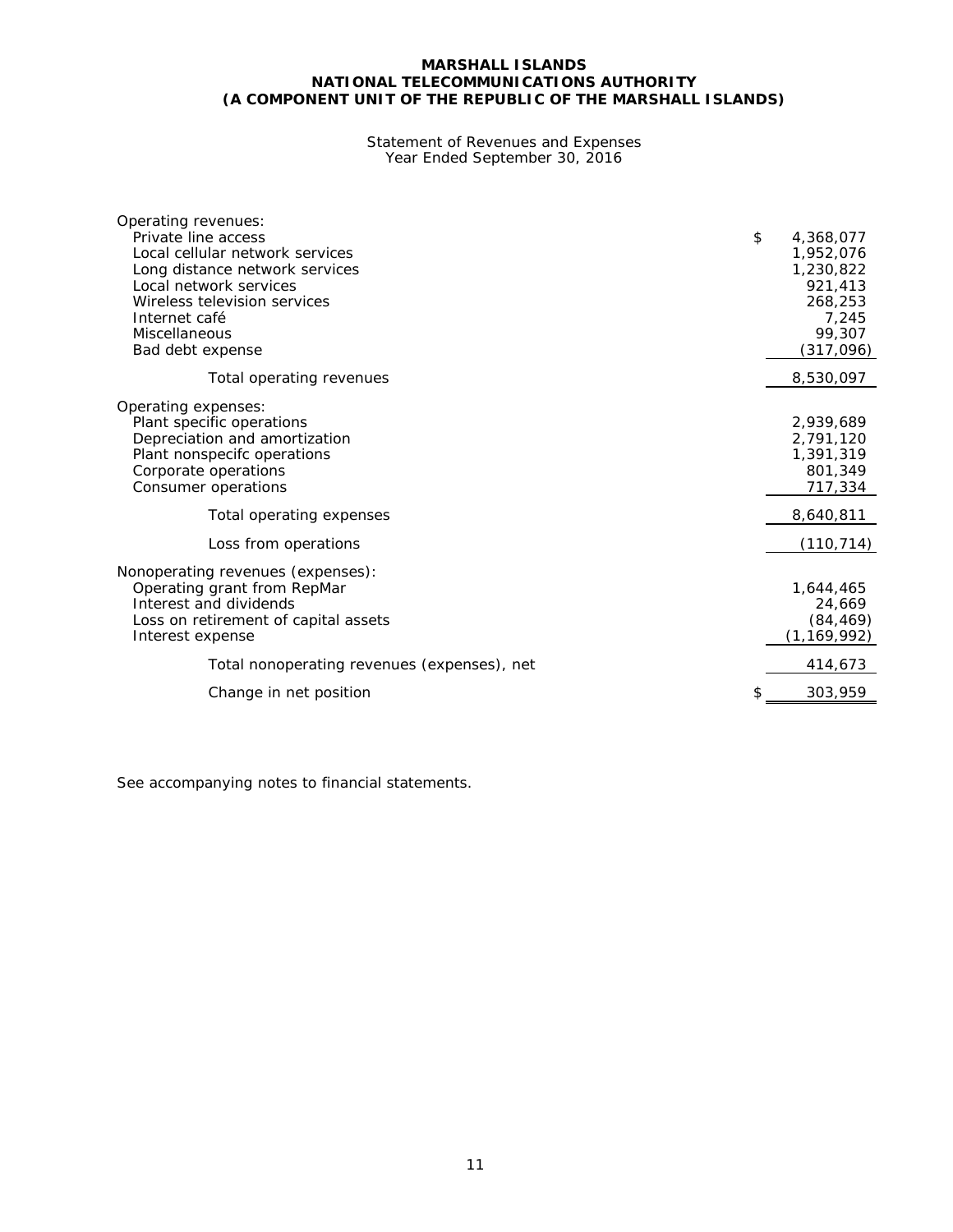#### Statement of Changes in Net Position September 30, 2016

|                                                                                                                       | <b>Net</b><br>investment in<br>capital assets | Common<br>stock | Additional<br>paid in<br>capital | Treasury<br>stock | Unrestricted       | Total     |
|-----------------------------------------------------------------------------------------------------------------------|-----------------------------------------------|-----------------|----------------------------------|-------------------|--------------------|-----------|
| Balance, October 1, 2015<br>S.                                                                                        | $1.923.870$ \$                                | $3.600.000$ \$  | 771,351 \$                       | $(4,680)$ \$      | $(2,306,832)$ \$   | 3,983,709 |
| Sale of 163 shares of common<br>stock for cash, less stock<br>subscriptions receivable and<br>par value due to RepMar |                                               |                 | 2.410                            |                   |                    | 2,410     |
| 2016 change in net<br>investments in capital assets                                                                   | 107.875                                       |                 |                                  |                   | (107, 875)         |           |
| Change in unrestricted net<br>position                                                                                |                                               |                 |                                  |                   | 303,959            | 303,959   |
| Balance, September 30, 2016\$                                                                                         | 2,031,745 \$                                  | $3,600,000$ \$  | 773,761 \$                       | (4,680) \$        | $(2, 110, 748)$ \$ | 4,290,078 |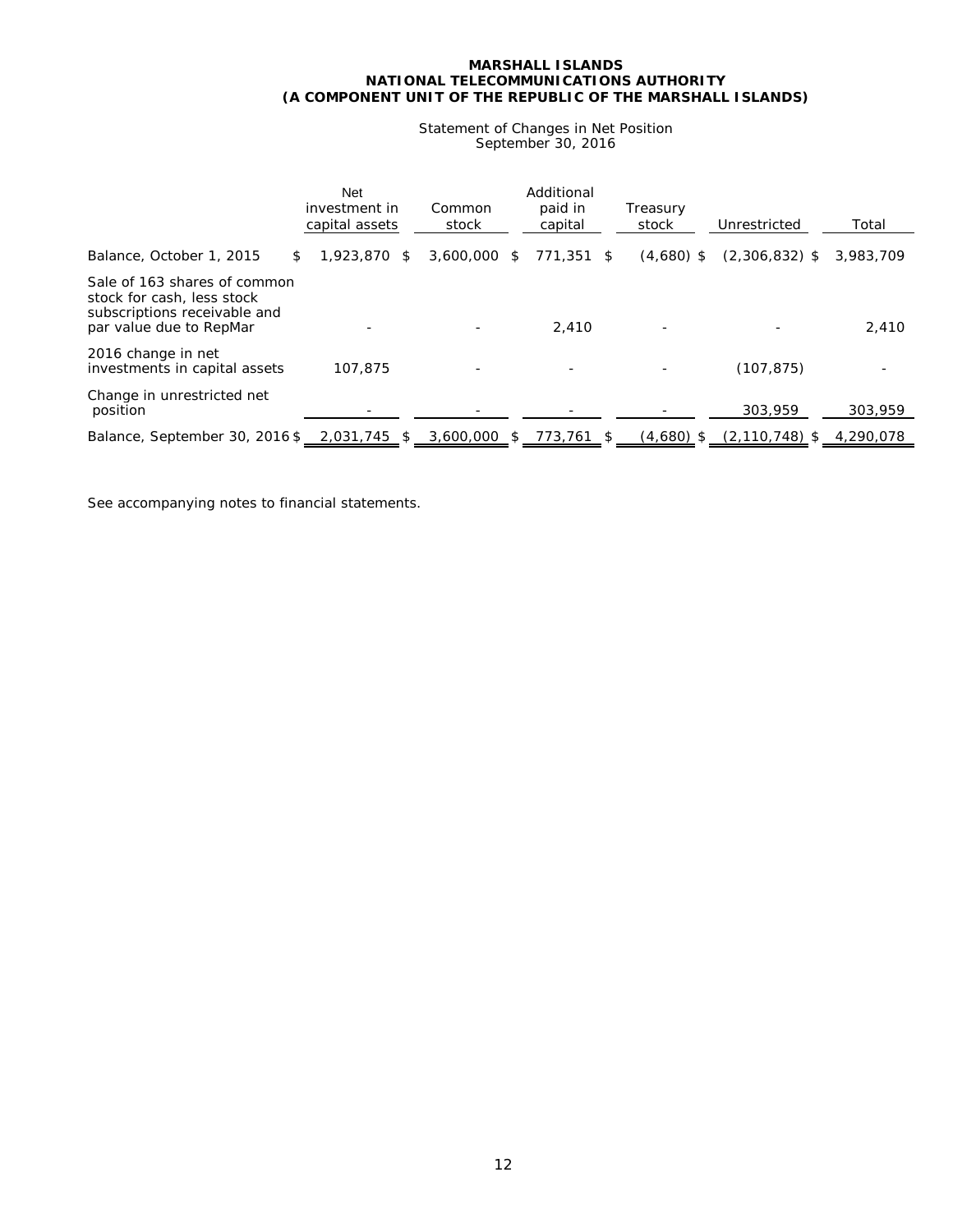Statement of Cash Flows Year Ended September 30, 2016

| Cash flows from operating activities:<br>Cash received from customers<br>Cash payments to suppliers for goods and services                                                                                     | \$       | 8,768,810<br>(4,035,124)                            |
|----------------------------------------------------------------------------------------------------------------------------------------------------------------------------------------------------------------|----------|-----------------------------------------------------|
| Cash payments to employees for services<br>Net cash provided by operating activities                                                                                                                           |          | (1, 819, 312)<br>2,914,374                          |
| Cash flows from noncapital financing activities:<br>Proceeds from the issuance of common stock<br>Proceeds of advance from RepMar<br>RepMar operating grant received                                           |          | 2,410<br>300,000<br>1,344,465                       |
| Net cash provided by noncapital financing activities                                                                                                                                                           |          | 1,646,875                                           |
| Cash flows from capital and related financing activities:<br>Additions to property, plant and equipment<br>Principal paid on RUS long-term debt<br>Interest paid on RUS long-term debt                         |          | (1, 203, 452)<br>(1,480,012)<br>(1, 169, 992)       |
| Net cash used for capital and related financing activities                                                                                                                                                     |          | (3,853,456)                                         |
| Cash flows from investing activities:<br>Net increase in time certificates of deposits<br>Interest received                                                                                                    |          | (22, 967)<br>24,669                                 |
| Net cash provided by investing activities                                                                                                                                                                      |          | 1,702                                               |
| Net change in cash and cash equivalents                                                                                                                                                                        |          | 709,495                                             |
| Cash and cash equivalents at beginning of year                                                                                                                                                                 |          | 984,487                                             |
| Cash and cash equivalents at end of year                                                                                                                                                                       | \$       | 1,693,982                                           |
| Reconciliation of loss from operations to net cash provided by operating activities:<br>Loss from operations<br>Adjustments to reconcile loss from operations to net cash provided by<br>operating activities: | \$       | (110, 714)                                          |
| Depreciation and amortization<br>Provision for doubtful accounts<br>(Increase) decrease in assets:                                                                                                             |          | 2,791,120<br>317,096                                |
| Accounts receivable<br>Advances to employees<br>Inventory<br>Other receivables<br>Other current assets                                                                                                         |          | (132, 170)<br>(15,800)<br>10,014<br>(3,863)<br>(74) |
| Increase (decrease) in liabilities:<br>Accounts payable<br>Customer deposits<br>Other accrued liabilities<br>Other noncurrent liabilities                                                                      |          | 257,770<br>57,650<br>(197, 885)<br>(58, 770)        |
| Net cash provided by operating activities                                                                                                                                                                      |          | 2,914,374                                           |
| Summary disclosure of noncash activities:<br>Repayment of RepMar loan payable:                                                                                                                                 |          |                                                     |
| Operating grant from RepMar<br>Long-term debt                                                                                                                                                                  | \$<br>\$ | 300,000<br>(300,000)                                |
| Retirement of capital assets:<br>Nondepreciable capital assets<br>Depreciable capital assets<br>Accumulated depreciation<br>Loss on retirement of capital assets                                               | \$<br>\$ | 50,979<br>19,698,269<br>(19,664,779)<br>(84, 469)   |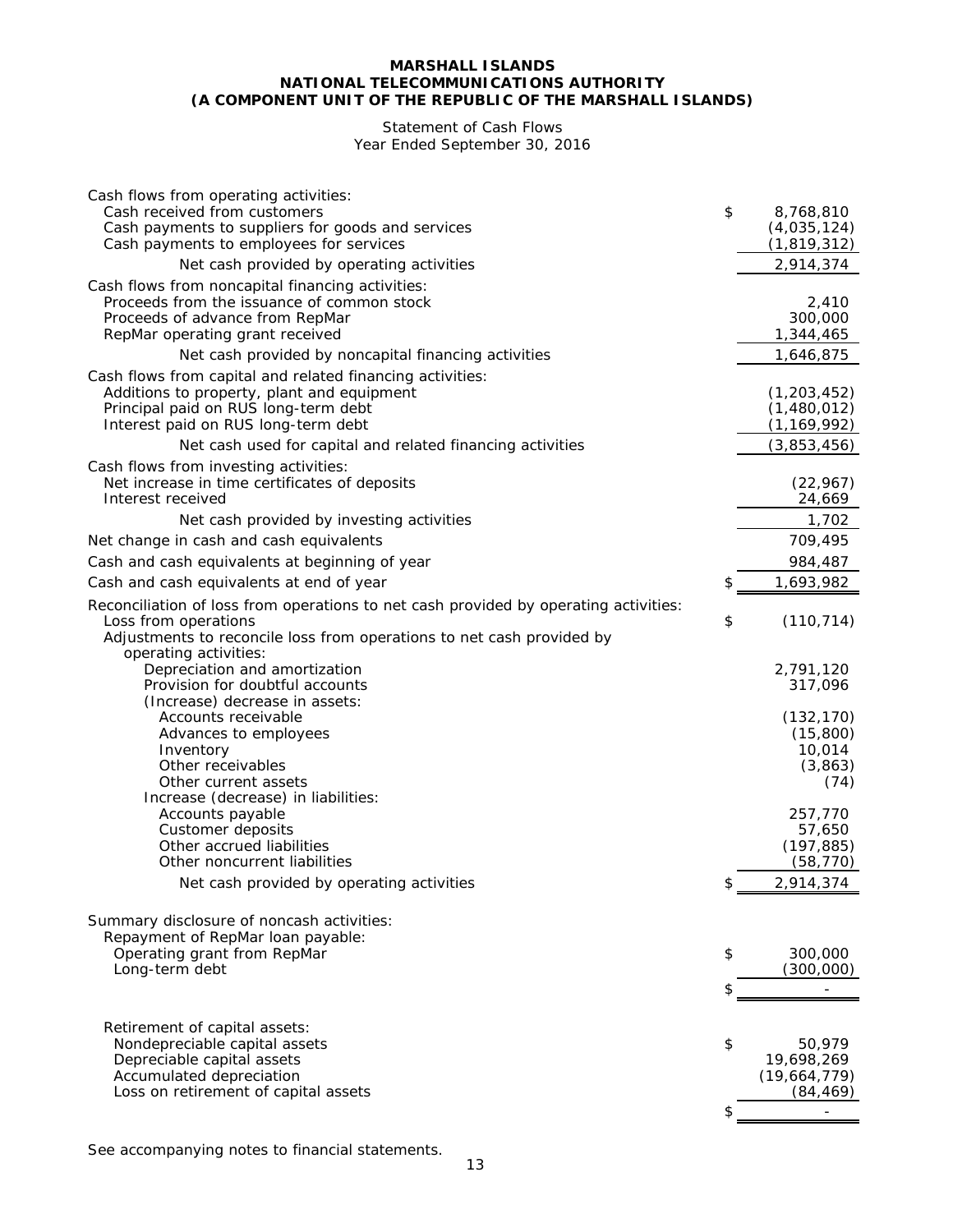Notes to Financial Statements September 30, 2016

#### (1) Organization

The Marshall Islands National Telecommunications Authority (NTA), a component unit of the Republic of the Marshall Islands (RepMar), is a local exchange carrier (LEC) and an international exchange carrier providing local telephone service, cellular service, internet access, long distance telecommunication services, and digital wireless TV. NTA serves commercial and residential customers in the Marshall Islands.

NTA was created under Public Law 1987-15, which was subsequently repealed and replaced by Public Law 1990-105. NTA commenced operations on May 1, 1987. Prior to the creation of NTA, telecommunication services in the Marshall Islands were administered under RepMar's Ministry of Transportation and Communications.

On October 9, 1990, Public Law 1990-105 was passed, which changed the name of NTA to the Marshall Islands National Telecommunications Authority and also established NTA as a corporation. An appraisal of NTA's property acquired as of April 27, 1987, was conducted, and in accordance with Public Law 1990-105, the appraised amount constituted the aggregate par value of the authorized capital stock of NTA. Pursuant to the results of the appraisal, as of December 20, 1990, the Board of Directors of NTA determined the initial capital of NTA to be \$3,600,000.

Of the initial capital, stock of \$900,000 (90,000 shares of \$10 par value common stock) was issued to RepMar on December 2, 1991. The remaining 270,000 shares of common stock were considered to be unissued capital stock owned by RepMar because RepMar has full voting rights and dividend rights on the unissued shares until they are purchased by the public.

Initially, the unissued shares were offered for sale only to citizens of the Republic of the Marshall Islands under a prospectus dated November 25, 1991. In 2001 and 2002, Public Law 1990-105 was amended to increase the ownership of shares of NTA from a maximum two percent (2%) to fifty percent (50%) of total authorized stock. In addition to other changes, ownership status was changed to add legal residents, foreign investors, corporations, or entities of the Republic of the Marshall Islands as defined by public law.

Pursuant to Public Law 1990-105, \$10 of the proceeds of each share of the originally unissued common stock sold to private investors will be disbursed to RepMar. The intent of the law is for the \$10 per share payment to constitute a return of capital originally contributed by RepMar.

RepMar owns a voting majority of NTA stock and has unconditionally guaranteed the majority of NTA's RUS debt.

#### (2) Summary of Significant Accounting Policies

#### Basis of Accounting

NTA maintains a chart of accounts in accordance with the Uniform System of Accounts for telephone companies of the United States Federal Communications Commission's Rules, and in conformity with accounting principles generally accepted in the United States of America (GAAP). Additionally, NTA utilizes the accrual basis of accounting.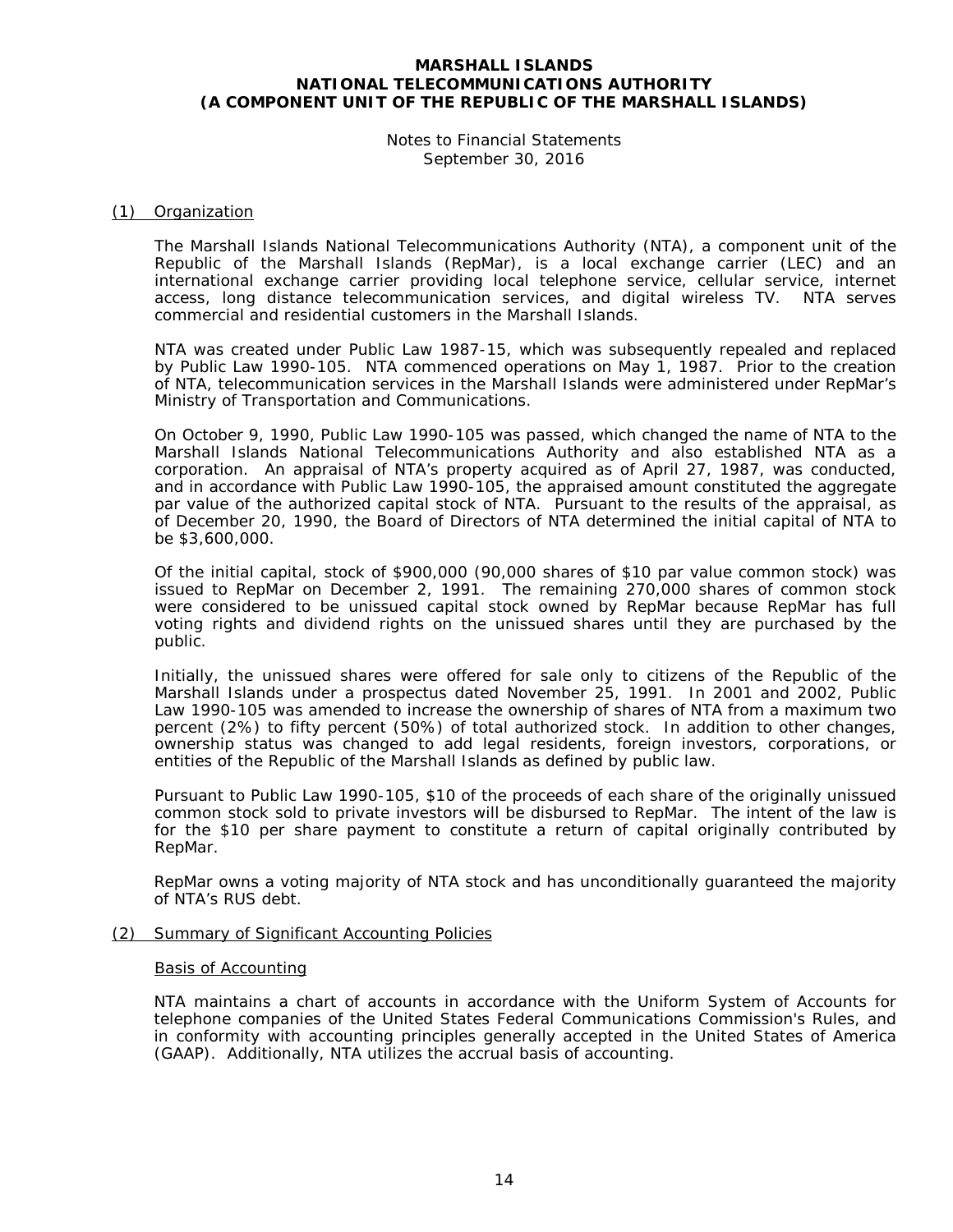Notes to Financial Statements September 30, 2016

## (2) Summary of Significant Accounting Policies, Continued

## Basis of Accounting, Continued

GASB Statement No. 34, *Basic Financial Statements - and Management's Discussion and Analysis - for State and Local Governments*, as amended by GASB Statement No.'s 37 and 38, establishes standards for external financial reporting for state and local governments and requires that resources be classified for accounting and reporting purposes into the following three net position categories:

- Net investment in capital assets capital assets, net of accumulated depreciation and outstanding principal balances of debt attributable to the acquisition, construction or improvement of those assets.
- Restricted net position whose use by NTA is subject to externally imposed stipulations that can be fulfilled by actions of NTA pursuant to those stipulations or that expire by the passage of time. NTA has no restricted net position at September 30, 2016.
- Unrestricted net position that is not subject to externally imposed stipulations. Unrestricted net position may be designated for specific purposes by action by management or the Board of Directors or may otherwise be limited by contractual agreements with outside parties.

# Cash and Cash Equivalents and Time Certificates of Deposit

Cash and cash equivalents include cash on hand, demand deposits, and short-term investments with a maturity date within three months of the date acquired by NTA. Deposits maintained in time certificates of deposit with original maturity dates greater than three months are separately classified in the statement of net position.

#### Accounts Receivable

Telecommunications accounts receivable are due from businesses and individuals located within and outside of the Marshall Islands and are interest free and uncollateralized. International carrier receivables are due from entities within the United States, Japan, Fiji, Australia, and New Zealand, and are included in other accounts receivable.

Accounts receivable are stated at the amount management expects to collect on outstanding balances. Management provides for probable uncollectible amounts through a charge to earnings and a credit to a valuation allowance based on its assessment of the current status of individual accounts. Balances that are still outstanding after management has used reasonable collection effects are written off through a charge to the valuation allowance and a credit to accounts receivable.

#### Materials and Supplies

Materials and supplies are valued at cost, which approximates market, using the first-in-firstout (FIFO) method.

#### Plant under Construction

Plant under construction represents the accumulated costs of unfinished capital projects. These costs are capitalized as property, plant and equipment upon completion of each project.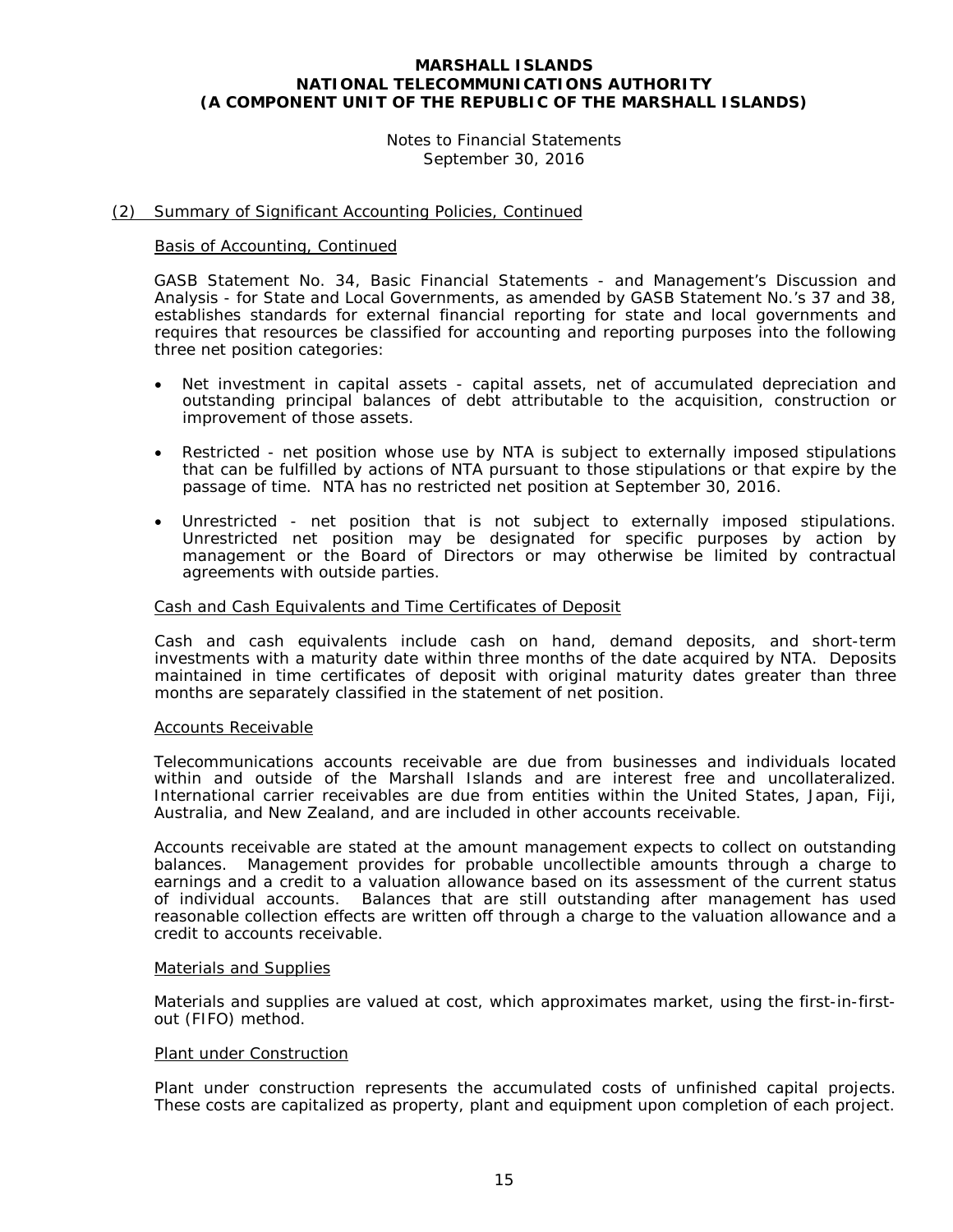Notes to Financial Statements September 30, 2016

## (2) Summary of Significant Accounting Policies, Continued

## Property, Plant and Equipment

Property, plant and equipment are stated at cost. NTA follows the capitalization policy<br>prescribed by the FCC for regulated telephone companies. This policy requires the prescribed by the FCC for regulated telephone companies. capitalization of all assets regardless of cost except for certain general support and central office assets costing less than \$2,000, which are expensed when purchased. The cost of maintenance and repairs is charged to operating expenses.

Plant and equipment on hand at September 30, 1989, was valued by an independent source in order to determine estimated cost. All other assets are valued at actual purchase cost.

Property, plant, and equipment are depreciated using the straight-line method based on the estimated useful lives of the respective assets.

## Indefeasible Right of Use

NTA has capitalized the cost of acquisition of the exclusive right to use a specified amount of fiber capacity for a period of time, which is amortized over the length of the term of the capacity agreement on the straight line method.

#### Valuation of Long-Lived Assets

NTA, using its best estimates based on reasonable and supportable assumptions and projections, reviews assets for impairment whenever events or changes in circumstances have indicated that the carrying amount of its assets might not be recoverable. Impaired assets are reported at the lower of cost or fair value. During the year ended September 30, 2016, no assets had been written down.

#### Deferred Outflows of Resources

In addition to assets, the statement of net position will sometimes report a separate section for deferred outflows of resources. This separate financial statement element represents a consumption of net position that applies to a future period and so will not be recognized as an outflow of resources (deduction of net position) until then. NTA has no items that qualify for reporting in this category.

#### Deposits and advance billings

Deposits and advance billings include amounts received for telecommunications services prior to the end of the fiscal year but related to the subsequent accounting period.

#### Deferred Inflows of Resources

In addition to liabilities, the statement of net position will sometimes report a separate section for deferred inflows of resources. This separate financial statement element represents an acquisition of net position that applies to a future period and so will not be recognized as an inflow of resources (additions to net position) until then. NTA has no items that qualify for reporting in this category.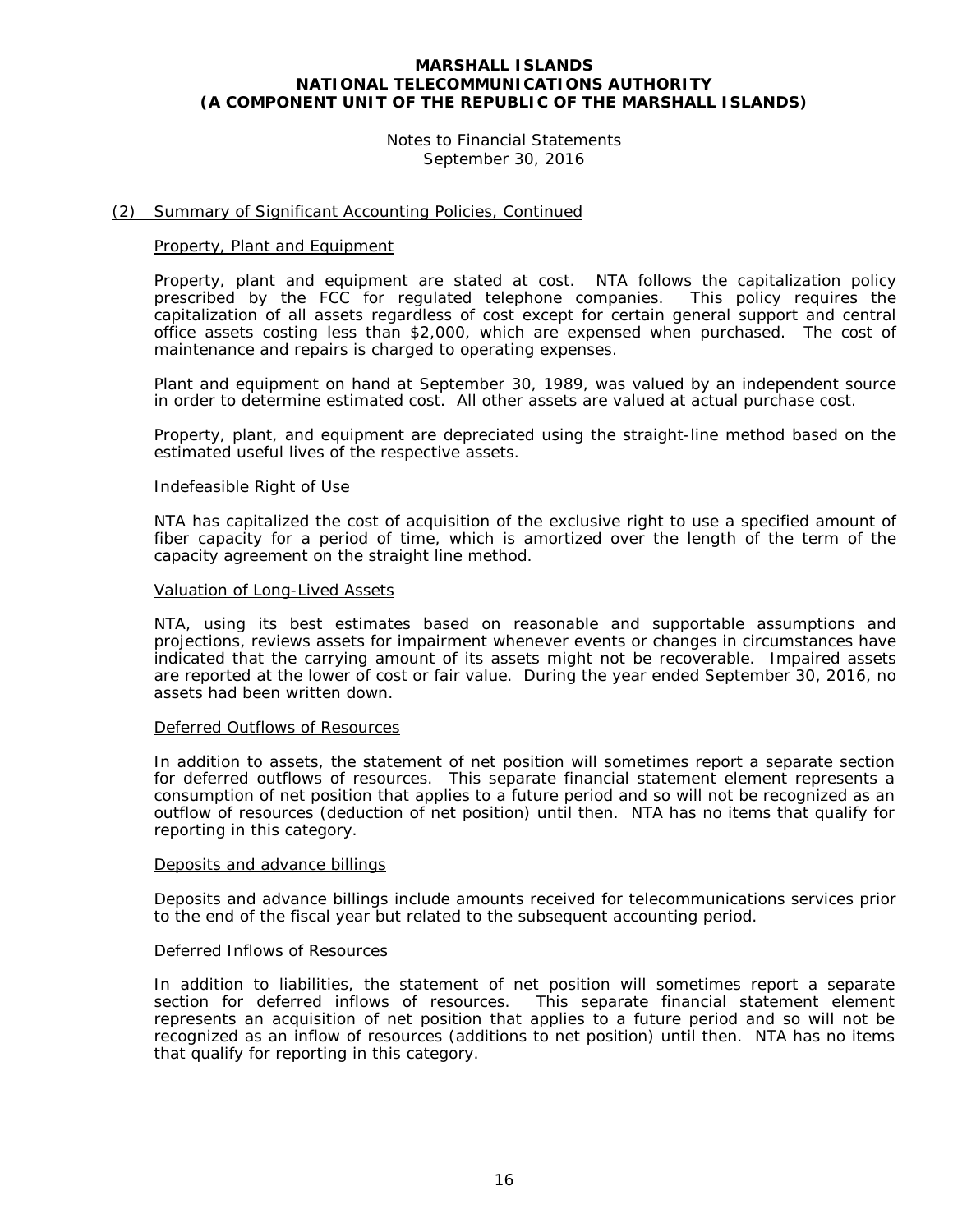Notes to Financial Statements September 30, 2016

## (2) Summary of Significant Accounting Policies, Continued

#### Revenue Recognition and Classification

Billings for basic area revenue and private line access revenues are rendered monthly in advance. Advance billings are accrued and are subsequently adjusted based on actual usage in the period earned. Prepaid card revenues are recorded when the cards are sold and subsequently reclassified to cellular services revenues based on the actual usage of the prepaid card.

Long distance network services revenues based on a per-minute charge paid by the end user or other telecommunications service providers. These revenues are billed in arrears, but are recognized in the month that service is provided.

NTA records all revenue generated from providing telecommunications services as operating revenue, including local service, long distance, internet, and cellular services. Non-operating revenues and expenses result from capital, financing and investing activities and consist of interest income, interest paid on long-term debt, and grant funds received.

## Taxes

Corporate profits are not subject to income tax in the Republic of the Marshall Islands. The Government of the Republic of the Marshall Islands imposes a gross revenue tax of 3% on revenues. Pursuant to the Income Tax Act of 1989, as amended, sales of telecommunications services by public utility companies are exempt from gross revenue tax. Accordingly, NTA is exempt from this tax relating to gross revenue from sales of telecommunications services.

## New Accounting Standards

During the year ended September 30, 2016, NTA implemented the following pronouncements:

- GASB Statement No. 72, *Fair Value Measurement and Application,* which addresses accounting and financial reporting issues related to fair value measurements and requires entities to expand their fair value disclosures by determining major categories of debt and equity securities within the fair value hierarchy on the basis of the nature and risk of the investment.
- GASB Statement No. 76, *The Hierarchy of Generally Accepted Accounting Principles for State and Local Governments*, which eliminates two of the four categories of authoritative GAAP that exist under the existing hierarchy prescribed by Statement No. 55. The two categories that will remain under the new standard are (1) GASB Statements and (2) GASB technical bulletins and implementation guides in addition to AICPA guidance that the GASB clears.
- GASB Statement No. 79, *Certain External Investment Pools and Pool Participants*, addresses for certain external investment pools and their participants the accounting and financial reporting implications that result from changes in the regulatory provisions referenced by previous accounting and financial reporting standards. Those provisions were based on the Investment Corporation Act of 1940, Rule 2a7. Rule 2a7 contains the Securities and Exchange Commission's regulations that apply to money market funds and were significantly amended in 2014.

The implementation of these statements did not have a material effect on the accompanying financial statements.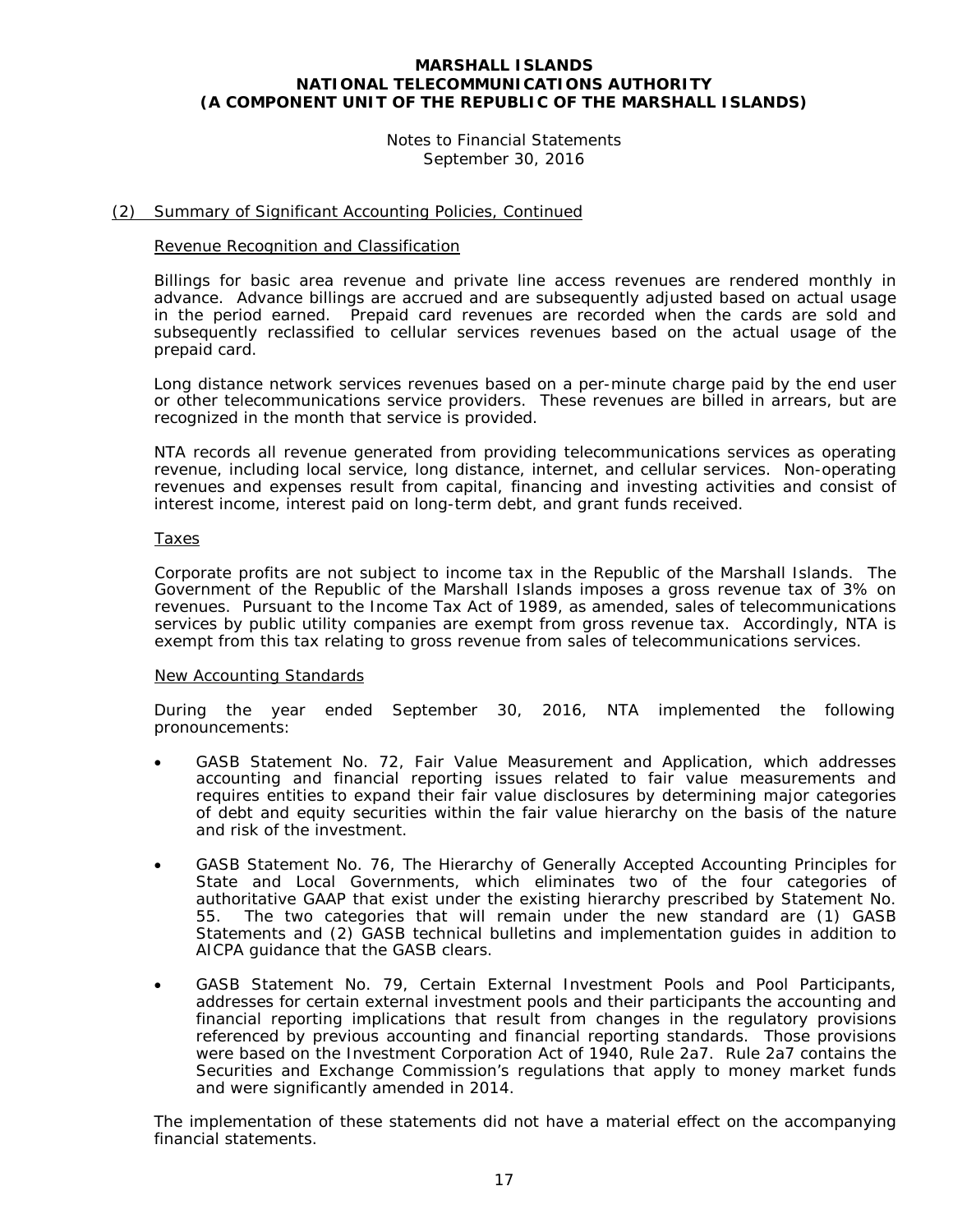Notes to Financial Statements September 30, 2016

## (2) Summary of Significant Accounting Policies, Continued

#### New Accounting Standards, Continued

GASB Statement No. 73*, Accounting and Financial Reporting for Pensions and Related Assets That Are Not Within the Scope of GASB Statement No. 68, and Amendments to Certain Provisions of GASB No. 67 and No. 68*, which aligns the reporting requirements for pensions and pension plans not covered in GASB Statement No. 67 and No. 68 with the reporting requirements in Statement No. 68. Management does not believe that the implementation of this statement will have a material effect on the financial statements.

In June 2015, GASB issued Statement No. 74, *Financial Reporting for Postemployment Benefit Plans Other Than Pension Plans*, which replaces Statements No. 43, *Financial Reporting for Postemployment Benefit Plans Other Than Pension Plans*, as amended, and No. 57, *OPEB Measurements by Agent Employers and Agent Multiple-Employer Plans*, and addresses financial reporting requirements for governments whose employees are provided with postemployment benefits other than pensions (other postemployment benefits or OPEB). The provisions in Statement No. 74 are effective for fiscal years beginning after June 15, 2016. Management does not believe that the implementation of this statement will have a material effect on the financial statements.

In June 2015, GASB issued Statement No. 75, *Accounting and Financial Reporting for Postemployment Benefits Other Than Pensions*, which replaces the requirements of Statements No. 45, *Accounting and Financial Reporting by Employers for Postemployment Benefits Other Than Pensions*, as amended, and No. 57, *OPEB Measurements by Agent Employers and Agent Multiple-Employer Plans*, and provides guidance on reporting by governments that provide OPEB to their employees and for governments that finance OPEB for employees of other governments. The provisions in Statement No. 75 are effective for fiscal years beginning after June 15, 2017. Management does not believe that the implementation of this statement will have a material effect on the financial statements.

In August 2015, GASB issued Statement No. 77, *Tax Abatement Disclosures*, which requires governments that enter into tax abatement agreements to disclose certain information about the agreements. The provisions in Statement No. 77 are effective for fiscal years beginning after December 15, 2015. Management does not believe that the implementation of this statement will have a material effect on the financial statements.

In December 2015, GASB issued Statement No. 78, *Pensions Provided through Certain Multiple-Employer Defined Benefit Pension Plans,* which addresses a practice issue regarding the scope and applicability of Statement No. 68, *Accounting and Financial Reporting for Pensions*. The provisions in Statement No. 78 are effective for fiscal years beginning after December 15, 2015. Management does not believe that the implementation of this statement will have a material effect on the financial statements.

In January 2016, GASB issued Statement No. 80, *Blending Requirements for Certain Component Units - an amendment of GASB Statement No. 14,* which improves financial reporting by clarifying the financial statement presentation requirements for certain component units. The provisions in Statement No. 80 are effective for fiscal years beginning after June 15, 2016. Management does not believe that the implementation of this statement will have a material effect on the financial statements.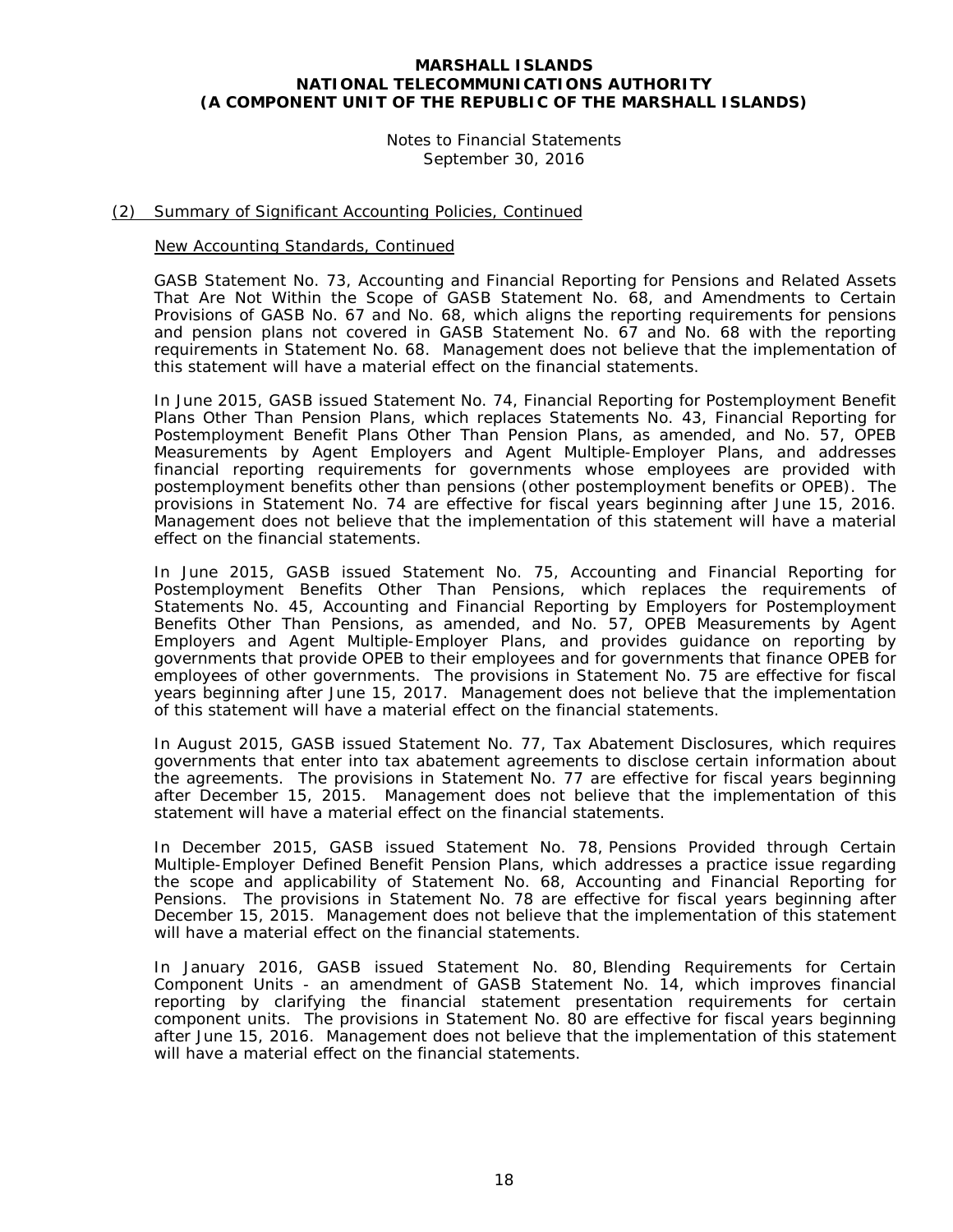Notes to Financial Statements September 30, 2016

## (2) Summary of Significant Accounting Policies, Continued

#### New Accounting Standards, Continued

In March 2016, GASB issued Statement No. 81, *Irrevocable Split-Interest Agreements,* which improves accounting and financial reporting for irrevocable split-interest agreements by providing recognition and measurement guidance for situations in which a government is a beneficiary of the agreement. The provisions in Statement No. 81 are effective for fiscal years beginning after December 15, 2016. Management does not believe that the implementation of this statement will have a material effect on the financial statements.

In March 2016, GASB issued Statement No. 82, *Pension Issues - an amendment of GASB Statements No. 67, No. 68, and No. 73,* which addresses issues regarding (1) the presentation of payroll-related measures in required supplementary information, (2) the selection of assumptions and the treatment of deviations from the guidance in an Actuarial Standard of Practice for financial reporting purposes, and (3) the classification of payments made by employers to satisfy employee (plan member) contribution requirements. The provisions in Statement No. 82 are effective for fiscal years beginning after June 15, 2016. Management does not believe that the implementation of this statement will have a material effect on the financial statements.

#### Management Estimates

The preparation of financial statements in accordance with GAAP requires management to make estimates and assumptions that affect the reported amounts of assets and deferred outflows of resources, liabilities and deferred inflows of resources, and disclosure of contingent assets and liabilities at the date of the financial statements and the reported amounts of revenues and expenses during the reporting period. Actual results could differ from those estimates.

## (3) Deposits

The deposit and investment policies of NTA are governed by the Board of Directors. As such, the Board of Directors is authorized to delegate certain responsibilities to third parties. Investment managers have discretion to purchase, sell, or hold the specific securities to meet the objectives set forth in the investment policy.

Generally, NTA can invest in bonds and other indebtedness of the U.S. and in preferred or common stock of any corporation created or existing under the laws of the U.S. or any U.S. state, territory, or commonwealth. Additionally, a maximum of 25% of the total portfolio may be invested in non-U.S. equities.

Custodial credit risk is the risk that in the event of a bank failure, NTA's deposits may not be returned to it. Such deposits are not covered by depository insurance and are either uncollateralized or collateralized with securities held by the pledging financial institution but not in NTA's name. NTA does not have a deposit policy for custodial credit risk.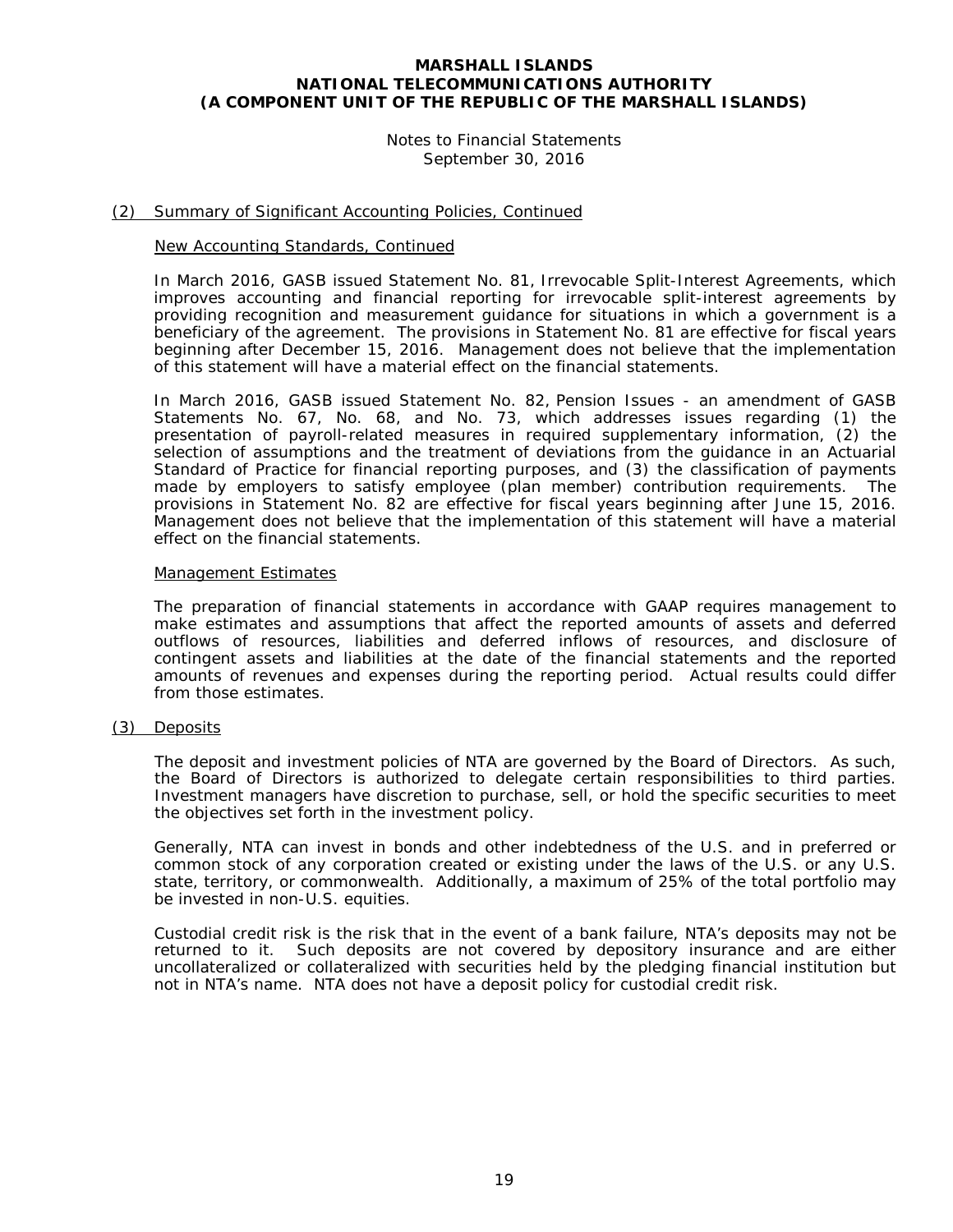## Notes to Financial Statements September 30, 2016

#### (3) Deposits, Continued

As of September 30, 2016, the carrying amount of NTA's total cash and cash equivalents and time certificates of deposit was \$2,457,270 and the corresponding bank balances were \$2,609,934. Of the bank balances, \$1,752,300 is maintained in a financial institution subject to Federal Deposit Insurance Corporation (FDIC) insurance. The remaining amount of \$857,634 is maintained in a financial institution not subject to not subject to depository insurance. As of September 30, 2016, bank deposits in the amount of \$250,000 were FDIC insured. NTA does not require collateralization of its cash deposits; therefore, deposit levels in excess of FDIC insurance coverage are uncollateralized. Accordingly, these deposits are exposed to custodial credit risk. NTA has not experienced any losses in such accounts and management believes it is not exposed to any significant credit risk on its deposits.

#### (4) Capital Assets

Capital asset activities for the year ended September 30, 2016 are as follows:

|                                  | Estimated    | Balance        |                |               |                | Balance        |
|----------------------------------|--------------|----------------|----------------|---------------|----------------|----------------|
|                                  | Useful       | October        |                | <b>IRU</b>    | Transfers and  | September      |
|                                  | Lives        | 1, 2015        | Additions      | Transfer      | Retirements    | 30, 2016       |
| Nondepreciable capital assets:   |              |                |                |               |                |                |
| Plant under construction         |              | \$<br>719.744  | 931,564<br>\$. | \$            | (832, 666)     | 818,642<br>\$. |
| Depreciable capital assets:      |              |                |                |               |                |                |
| General support assets           | $5 - 40$ yrs | 10.995.619     | 72,578         | ٠             | (1,562,668)    | 9,505,529      |
| Central office assets            | $5 - 20$ yrs | 21,428,485     | 183,578        | ۰             | (7,899,017)    | 13,713,046     |
| Cable and wire facilities assets | 20 - 25 yrs  | 27,657,960     | ٠              | (6,500,091)   | (9, 173, 337)  | 11,984,532     |
| Wireless phone assets            | 15 yrs       | 6,011,410      | 69,843         |               | (342, 308)     | 5,738,945      |
| Wireless television assets       | $5 - 10$ yrs | 1,226,214      | 6,637          |               |                | 1,232,851      |
|                                  |              | 67.319.688     | 332,636        | (6,500,091)   | (18, 977, 330) | 42,174,903     |
| Less accumulated depreciation    |              | (39, 754, 084) | (2,531,116)    | 1,386,686     | 19,664,779     | (21, 233, 735) |
| Depreciable capital assets, net  |              | 27,565,604     | (2, 198, 480)  | (5, 113, 405) | 687,449        | 20,941,168     |
|                                  |              | 28.285.348     | (1.266.916)    | (5.113.405)   | (145.217)      | 21.759.810     |

Subsequent to the issuance of NTA's 2015 financial statements, NTA's management determined that capital assets included an Indefeasible Right of Use (IRU) associated with NTA's fiber optic cable assets. As a result of this determination, the IRU has been reclassified from capital assets and is separately classified within the accompanying statement of net position.

During the year ended September 30, 2016, NTA retired \$19,749,248 cost of capital assets. As a result of this capital asset retirement, NTA recognized a loss on retirement of \$84,469.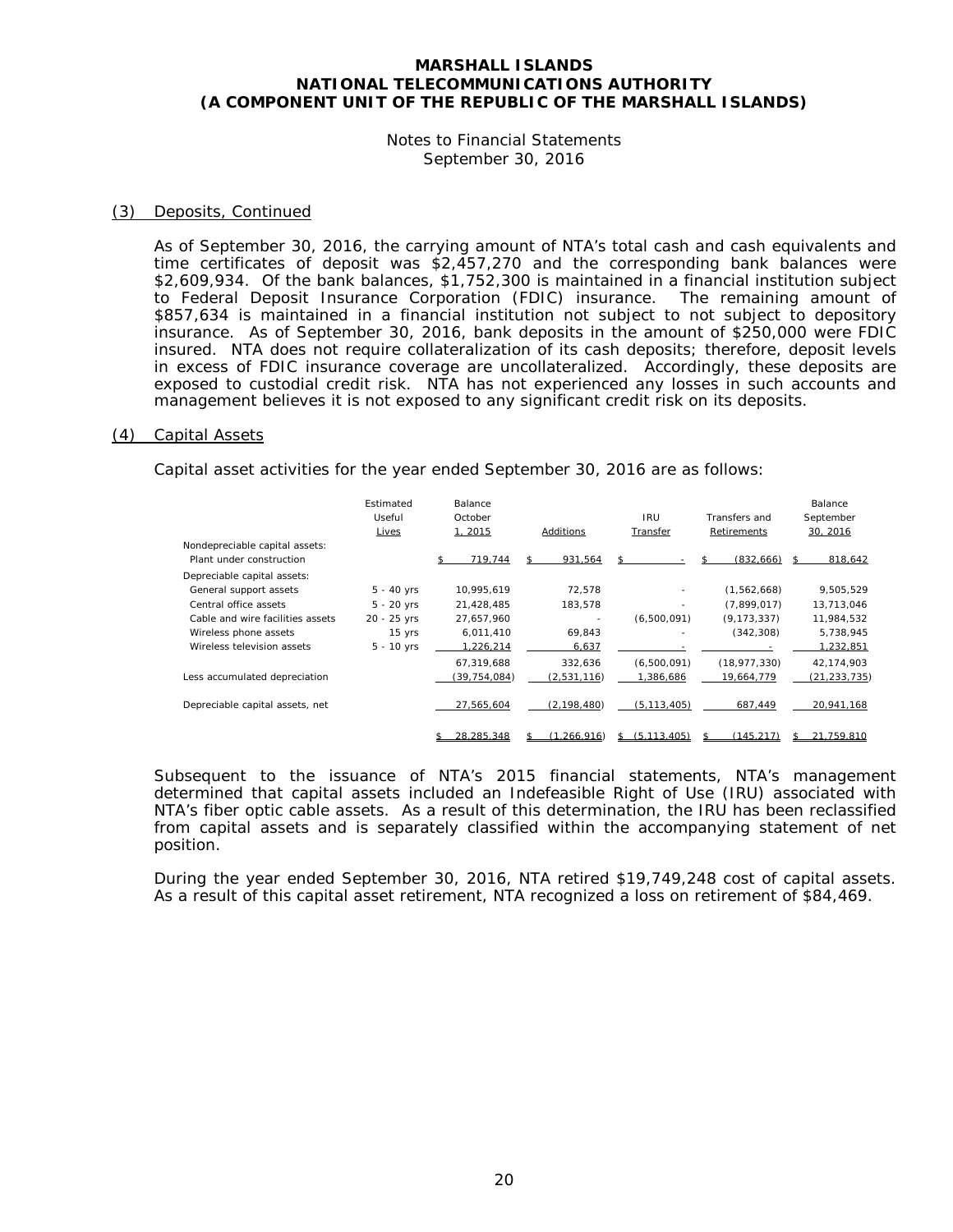Notes to Financial Statements September 30, 2016

#### (5) Indefeasible Right of Use (IRU)

On January 12, 2009, NTA entered into an IRU Capital Lease agreement with a third party for the exclusive use of 8 wave lengths of fiber capacity of the two fibers of the Kwajalein Cable System (KCS) which runs between Guam and Kwajalein and which is known as the "HANTRU1 System". Under the terms of the agreement, NTA made certain payments of \$6,500,091. The initial term of the agreement is for a period of 10 years commencing on the date NTA is initially granted access, and which term is automatically renewable for a further 10 year period and an additional 5 year period thereafter. Prior to the tenth and twentieth anniversary dates, NTA has the option to terminate this agreement; however, such is subject to prior approval of the Rural Utilities Services (RUS) of the U.S. Department of Agriculture. NTA's policy is to amortize the right of use over the 25 year period. As of September 30, 2016, accumulated amortization expense of \$1,646,690 has been recorded.

Prior to 2016, the IRU was recorded as a component of cable and wire facilities within NTA's capital assets (see Note 4).

#### (6) Long-term Debt

Long-term debt at September 30, 2016 is as follows:

|                               |               | Maturity    |              |
|-------------------------------|---------------|-------------|--------------|
|                               | Interest Rate | Dates       |              |
| Rural Utilities Service (RUS) | 5.00%         | 2025 - 2031 | \$20,290,894 |
| Rural Utilities Service       | 3.64% - 3.84% | -2031       | 3,590,572    |

#### \$ 23,881,466

Substantially all assets of NTA, including specific NTA ground leases, are pledged to secure the RUS notes. The original \$18,800,000 RUS note, approved in 1989, has been unconditionally guaranteed by RepMar, under which RepMar will make debt service payments to RUS in the event of default by NTA. In 2009, NTA was approved for additional funding from RUS in the amount of \$18,500,000 for the construction of a deep sea cable route between Majuro, Kwajalein and Guam. All of these additional funds were drawn down as of September 30, 2011. RepMar has guaranteed up to \$1,500,000 annually for the RUS debt service.

At September 30, 2016, the total principal balance of RUS long-term debt is classified as current liabilities. In 2012, NTA defaulted on its loan payments due to RUS. In 2013, NTA began making reduced monthly loan payments covering slightly more than interest. As of September 30, 2016 and the report date, NTA is past due by approximately \$1,006,018 and \$100,413, respectively. During 2016, NTA received cash subsidies from RepMar in the amount of \$1,344,465, which allowed NTA to make payments on principal balances that were past due. NTA has been formally notified by RUS of the loan default. As of September 30, 2016, NTA has not received an update from RUS as to whether a change has occurred in its loan default notification status. For the year ended September 30, 2017, RepMar appropriated funding to NTA in the amount of \$2,200,000 for the purpose of funding past due principal balances. As of report date, NTA has received cash subsidies in the amount of \$1,800,000 for the purpose of payment of past due principal balances.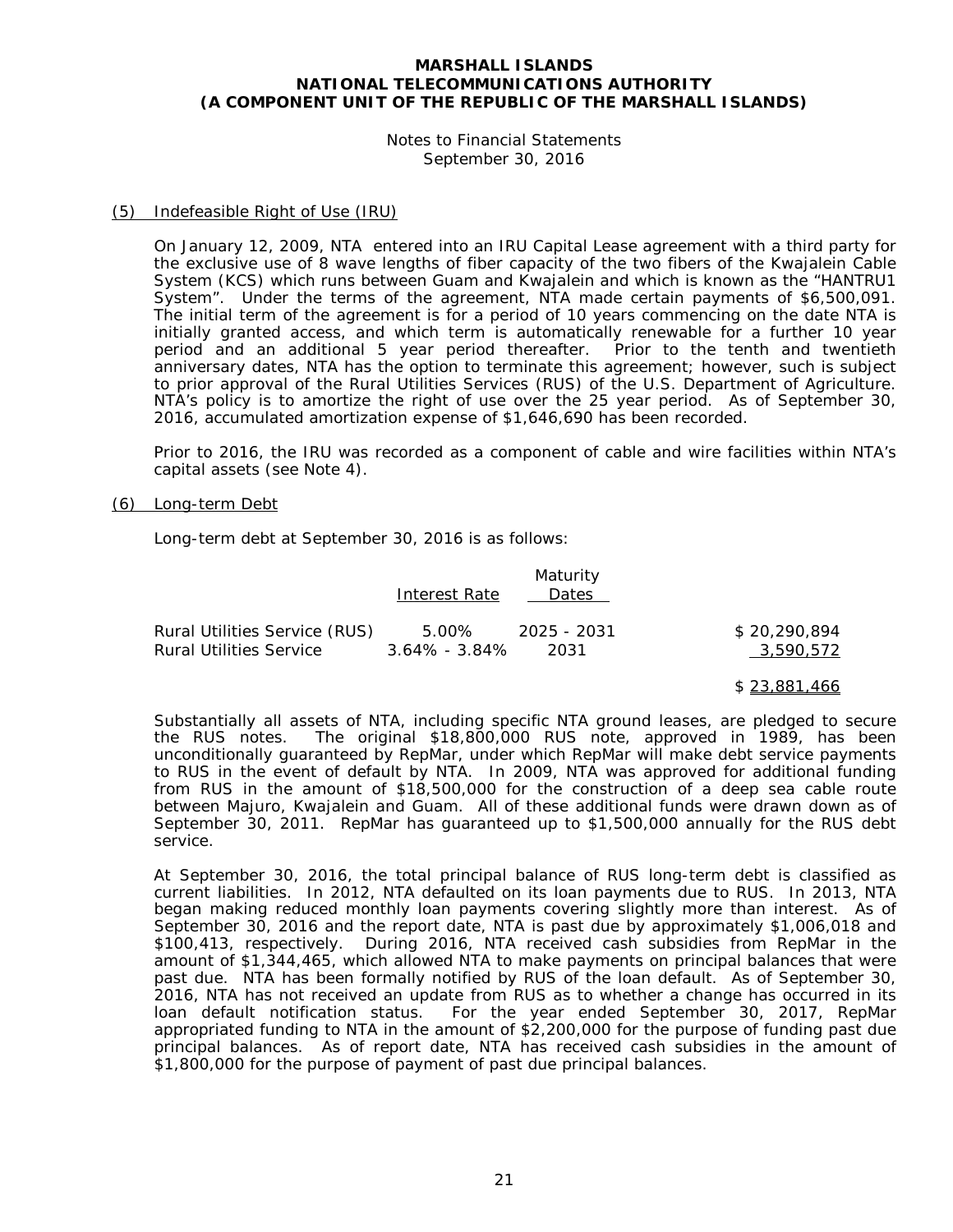# Notes to Financial Statements September 30, 2016

#### (6) Long-term Debt, Continued

Future minimum principal and interest payments on notes payable for subsequent years ending September 30, are as follows:

| Year ending September 30,                                          |   | Principal                                                                               | Interest                                                                              | Total                                                                                    |
|--------------------------------------------------------------------|---|-----------------------------------------------------------------------------------------|---------------------------------------------------------------------------------------|------------------------------------------------------------------------------------------|
| 2017<br>2018<br>2019<br>2020<br>2021<br>2022 - 2026<br>2027 - 2031 | S | 1,540,703<br>1.616.909<br>1,696,914<br>1,780,911<br>1,869,100<br>9,275,330<br>6,101,599 | $$1,113,037$ \$<br>1,036,831<br>956,826<br>872,829<br>784,640<br>2,489,623<br>673,043 | 2,653,740<br>2,653,740<br>2,653,740<br>2,653,740<br>2,653,740<br>11,764,953<br>6,774,642 |
|                                                                    |   | \$23,881,466                                                                            | \$7,926,829 \$31,808,295                                                              |                                                                                          |

The terms of the mortgage agreements contain provisions and restrictions pertaining to, among other things, the declaration or payment of cash dividends and the times interest earned ratio. In 2016, NTA did not meet the required times interest earned ratio. Management is of the opinion that the RUS is aware of this matter.

In 2011, NTA received a \$1,000,000 loan from RepMar that derives from the Compact of Free Association Infrastructure Maintenance Sector grant funds with the understanding that the loan would be converted into a grant. However, this understanding did not materialize and conversion of the loan into a grant was not approved. This loan is unsecured and interest free with annual payments due of \$100,000 commencing March 2012. As of September 30, 2016, the outstanding balance of the loan amounted to \$700,000. NTA is currently in default and, as a result, all amounts due have been reclassified as current liabilities.

A summary of changes in long-term debt for the year ended September 30, 2016 is as follows:

|                                              | Balance<br>October 1,<br>2015 | Additions                      |     | <b>Reductions</b> | Balance<br>September<br>30, 2016 | Due Within<br>One Year |
|----------------------------------------------|-------------------------------|--------------------------------|-----|-------------------|----------------------------------|------------------------|
| Notes payable:<br>RUS loans<br>Loan payable: | \$<br>25,361,478              | \$<br>$\overline{\phantom{a}}$ | \$. | (1,480,012)       | \$<br>23,881,466                 | \$<br>1,540,703        |
| RepMar                                       | 1,000,000                     |                                |     | (300,000)         | 700.000                          | 100,000                |
|                                              | 26.361.478                    |                                |     | .780.012)         | 24.581.466                       | .640.703               |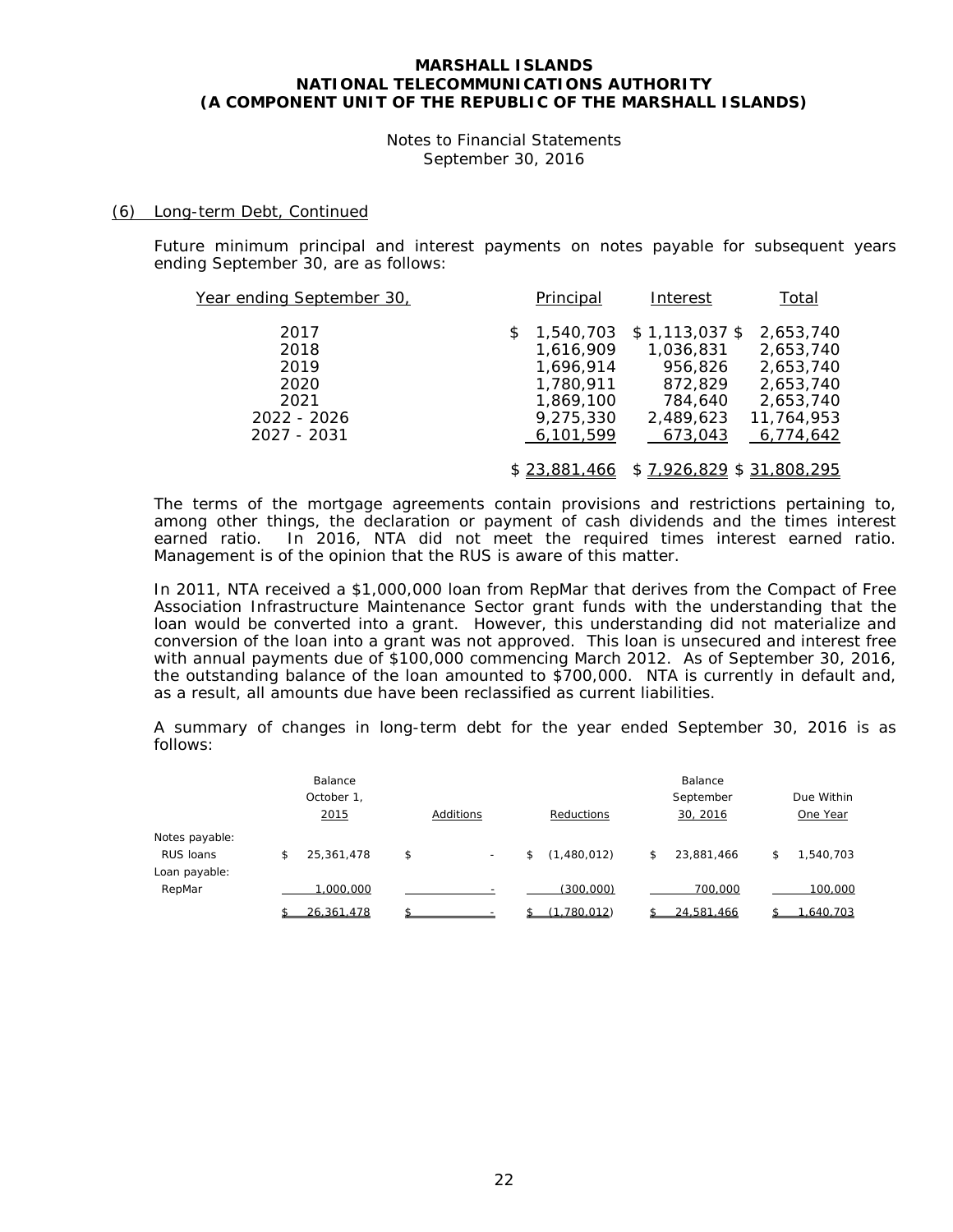Notes to Financial Statements September 30, 2016

## (7) Commitments

Leases

NTA has several operating leases as of September 30, 2016. These leases have terms ranging from 3 to 25 years. NTA has also entered into various circuit leases expiring through 2021 and storage lease expiring through 2020.

Approximate future minimum annual lease payments are as follows:

| Year ending September 30,                                                                              | Total                                                                                               |
|--------------------------------------------------------------------------------------------------------|-----------------------------------------------------------------------------------------------------|
| 2017<br>2018<br>2019<br>2020<br>2021<br>$2022 - 2026$<br>$2027 - 2031$<br>$2032 - 2036$<br>2037 - 2041 | 802,811<br>\$<br>457,513<br>361,485<br>325,566<br>54,625<br>150,104<br>144,381<br>139,623<br>69,466 |
|                                                                                                        | \$2,505,574                                                                                         |

#### Operation, Management and Repair (OM&R) Agreement

On March 2, 2009, NTA, along with the Federated States of Micronesia Telecommunications Corporation (FSMTC), entered into an OM&R agreement with a third party for the purpose of operating, maintaining, and repairing the "Micronesian Addition", which is a subset of the HANTRU1 System. The term of the agreement coincides with the term of the IRU Capital Lease agreement wherein NTA and FSMTC are required to each make monthly payments of \$6,400 less certain service credits, and which are subject to inflationary adjustments and an annual incremental increase of 3%.

## External Carriers

External carriers located in other countries are subject to oversight policies from their respective regulatory agencies. Currently, U.S. regulatory agencies are contemplating a reduction of the tariff rate used by NTA for settlement with certain U.S. carriers. The ultimate outcome of this matter and the related impact on NTA cannot be predicted at this time.

#### 4G LTE Project

On August 9, 2016, NTA entered into a 6-year master services agreement with a vendor for the purpose of providing 4G LTE services to NTA, which NTA will re-sell to its customers. The vendor will be responsible for finance, implementation, and operation of the 4G LTE Project at no cost to NTA. Upon commencement of services, the vendor will be reimbursed from net project revenues, which are defined as new revenue generated by the project less NTA expense directly related to the project, and NTA lost revenues, which are defined as revenues lost from existing NTA services as a result of the new 4G LTE Project.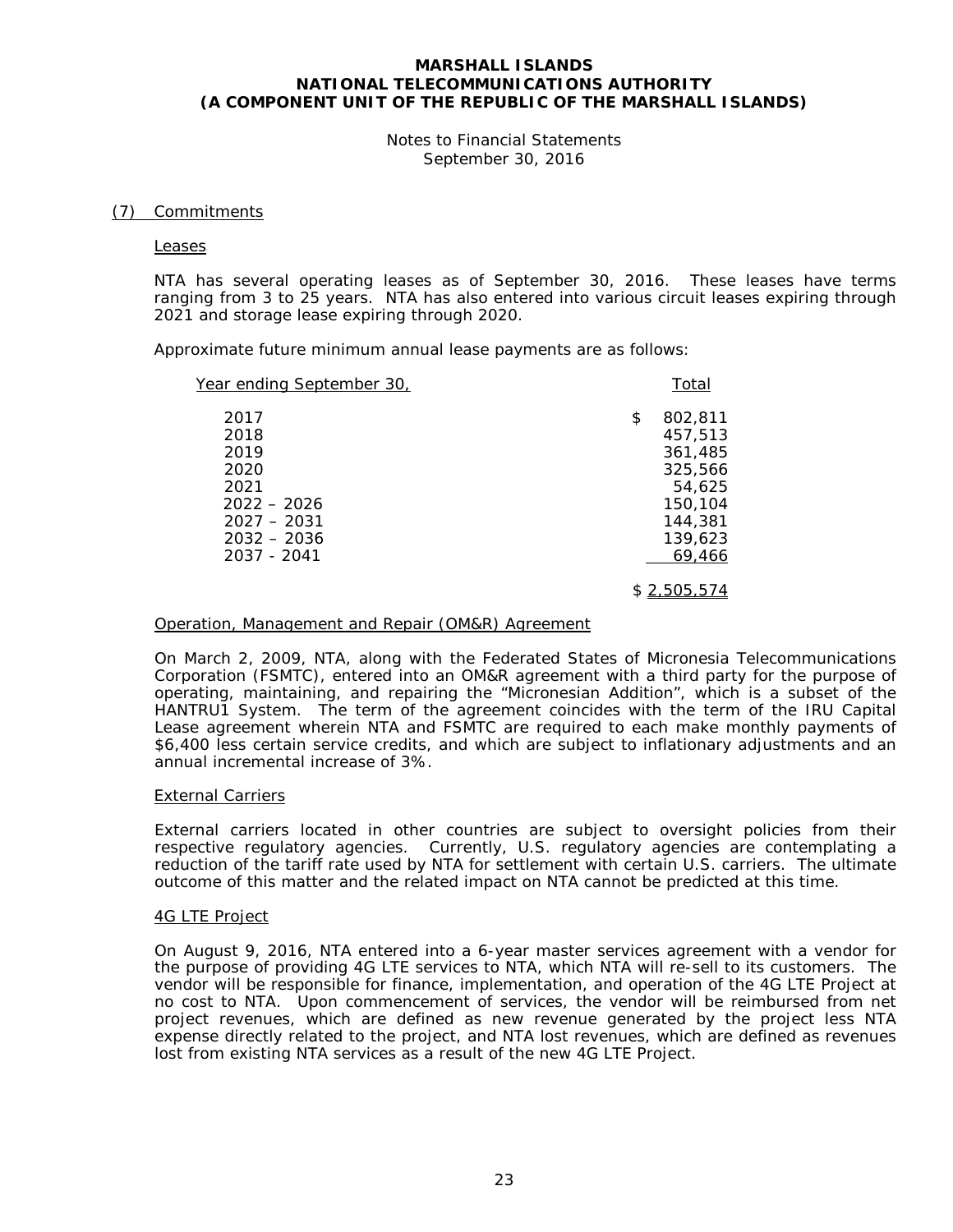Notes to Financial Statements September 30, 2016

#### (8) Risk Management

NTA purchases insurance to cover risks associated with its buildings and equipment (\$28,756,868 of coverage). There have been no significant reductions in coverage, and there have been no settlements in excess of insurance coverage for the past three years. The insurance includes its properties in outer islands and the fiber cable properties. NTA also purchases insurance for its vehicles (up to \$25,000 of coverage per vehicle per incident). Additionally, NTA purchases workmen's compensation insurance (coverage of up to \$40,000 limit of liability).

## (9) Related Party Transactions

NTA is a component unit of RepMar and is therefore affiliated with all RepMar-owned and affiliated entities.

NTA's telecommunications service is provided to RepMar and all RepMar-owned and affiliated entities. Services are extended to these entities at more favorable terms and conditions than those afforded to third parties. NTA utilizes services from certain affiliated entities at substantially more favorable terms and conditions than those provided to third parties. A summary of related party transactions for the year ended September 30, 2016 and the related receivable and payable balances as of September 30, 2016, are as follows:

|                                |  | Expenses   |  | Receivables |  | Payables    |  |
|--------------------------------|--|------------|--|-------------|--|-------------|--|
| Marshalls Energy Company, Inc. |  | 503,773    |  | 85.763 \$   |  | 138,382     |  |
| Majuro Resorts, Inc.           |  | 18,023     |  | 4.377       |  |             |  |
| Air Marshall Islands, Inc.     |  | 8.766      |  | 2.116       |  |             |  |
| RepMar and others              |  | 307.972    |  | 429.887     |  | 128,288     |  |
|                                |  | \$ 838,534 |  | \$ 522,143  |  | \$ _266,670 |  |

During the year ended September 30, 2016, NTA received a cash subsidy of \$1,344,465 from RepMar for the purpose of funding past due RUS loan payments. In addition, NTA received a non-cash subsidy of \$300,000 from RepMar for the purpose of reducing NTA's loan payable to RepMar.

During the year ended September 30 2016, NTA received a cash advance of \$300,000 from RepMar for the purpose of providing funding for the 4G LTE Project, which is to be reimbursed by NTA.

## (10) Retirement Plan

NTA's retirement plan (the Plan) is a self-administered program established to pay retirement, disability and survivor income to employees and their survivors. The Plan is a contributory plan in which NTA contributes 100% of a participant's elective deferral up to 10 percent of the participant's annual salary. Participation is optional. NTA's Plan administrator include the President of NTA and certain members of management. Employer contributions to the Plan during the year ended September 30, 2016 were \$54,434. Management is of the opinion that the plan does not represent an asset or liability of NTA. At September 30, 2016, plan assets were \$1,068,043.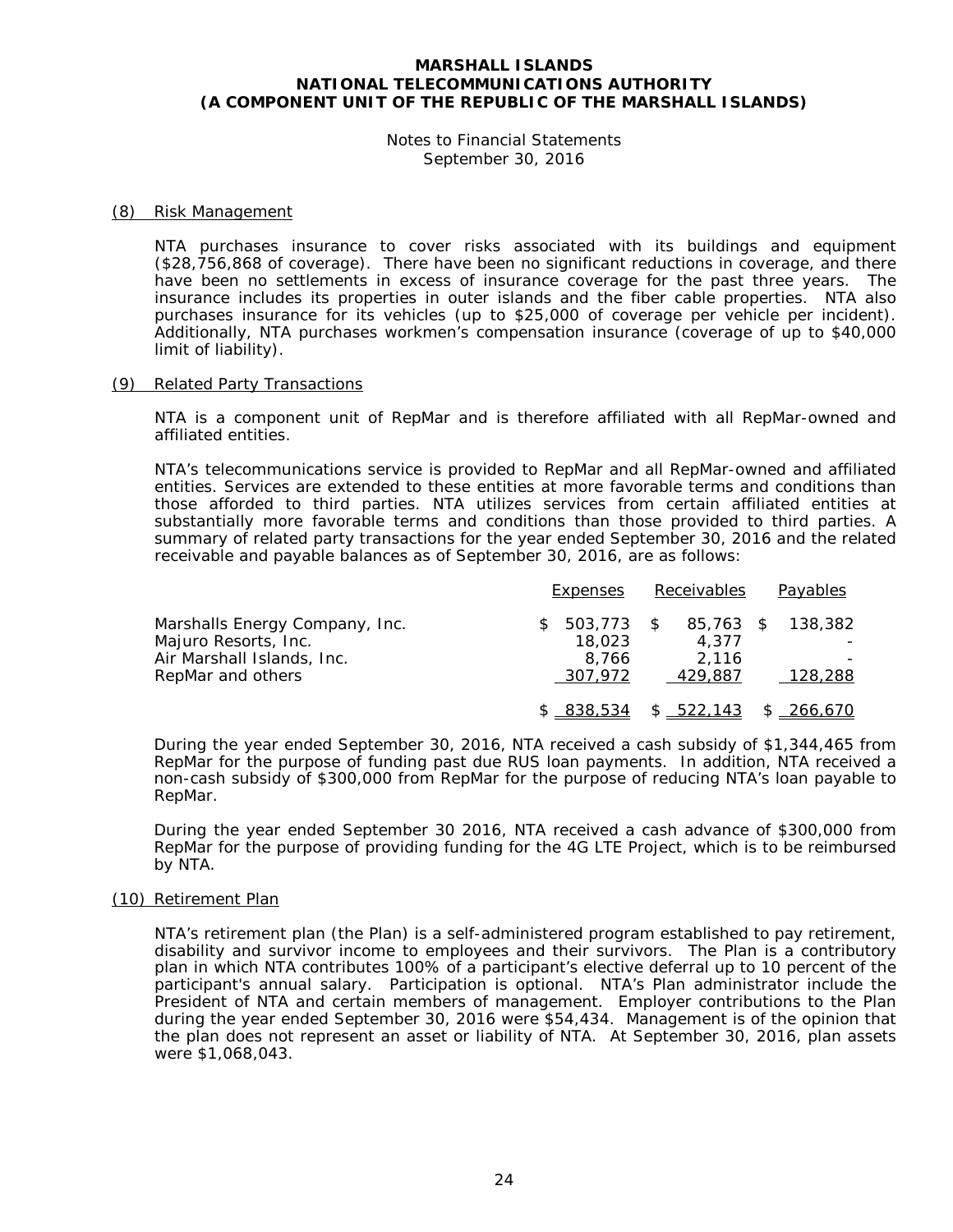Notes to Financial Statements September 30, 2016

## (11) Contingencies

#### Litigation

In the ordinary course of business, claims have been filed against NTA. Management does not believe that the plaintiffs will prevail and the ultimate outcome is currently not determinable. Therefore, no provision has been recorded in the accompanying financial statements for losses, if any, that may result.

#### Going Concern

NTA's financial statements have been prepared on a going concern basis. NTA continues to incur losses with a loss from operations of \$110,714 for the year ended September 30, 2016. NTA is in default of its RUS loan agreements and has failed to make scheduled principal and interest payments during 2016. NTA is not aware of any alternate sources of capital to meet its obligations under its primary loan agreement. As discussed in note 6, RepMar has guaranteed a significant portion of NTA's outstanding debt. In previous years through 2010, RepMar has demonstrated the ability and willingness to provide financing for the portion of the RUS loan attributable to NTA to the debt for the fiber optic cable. However, no such support was provided in 2011 and no further support was planned until NTA defaulted on its RUS loan payments. While RepMar has provided support in the past, it is uncertain whether RepMar is willing to continue to support NTA. NTA depends on RepMar for cash and non-cash subsidies to continue its operations. The continuation of NTA's operations is dependent upon future financial support from RepMar in the form of operating subsidies and/or significant improvements in operations through the collection of long outstanding trade receivables and other matters. Additionally, in order for NTA to continue as a going concern, it may require RepMar continued support to repay RUS debt as set forth in note 6. The financial statements do not include any adjustments that might be necessary should NTA be unable to continue as a going concern.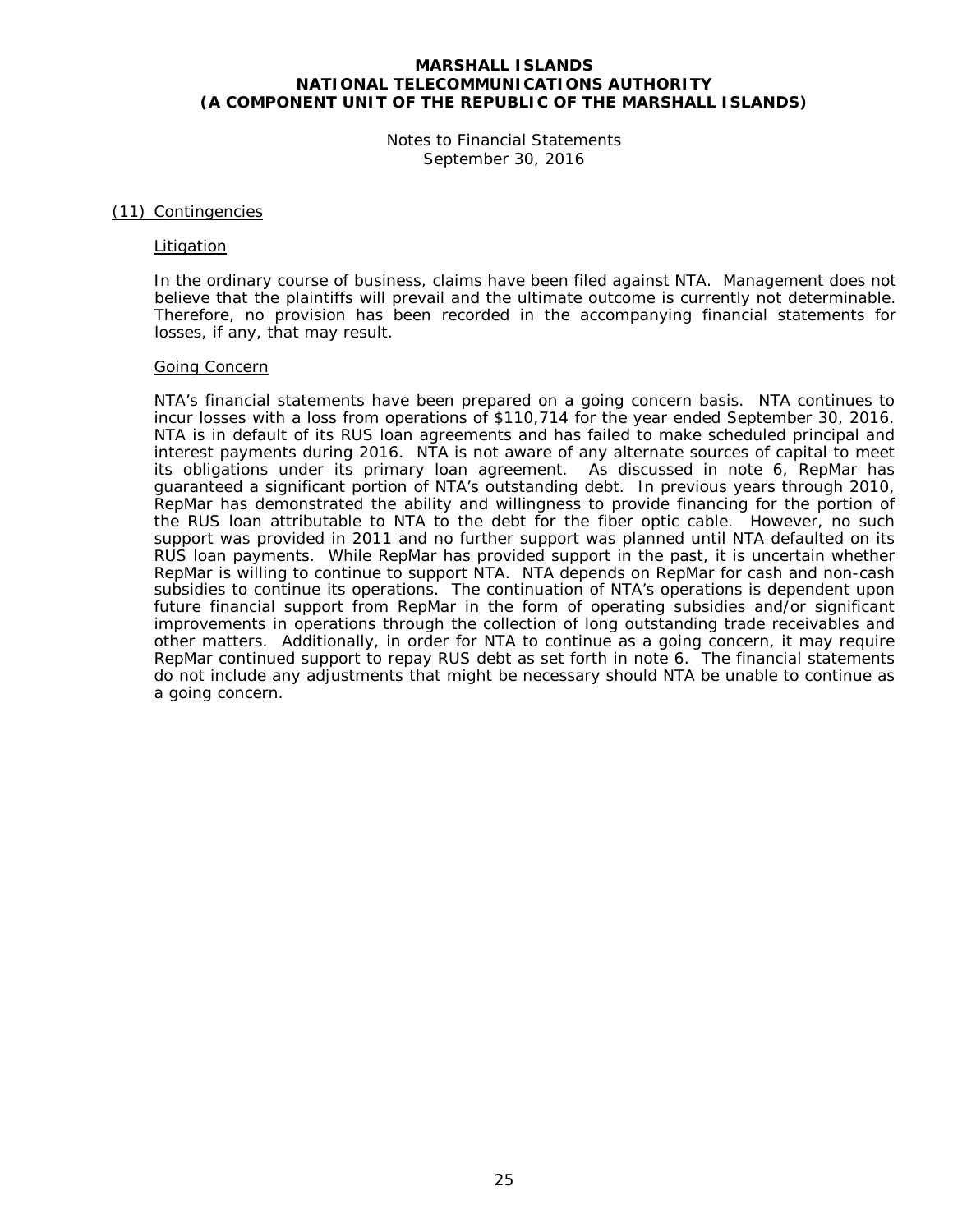

Deloitte & Touche LLP 361 South Marine Corps Drive Tamuning, GU 96913 USA

Tel: +1 (671) 646-3884 Fax: +1 (671) 649-4265

www.deloitte.com

#### **INDEPENDENT AUDITORS' REPORT ON INTERNAL CONTROL OVER FINANCIAL REPORTING AND ON COMPLIANCE AND OTHER MATTERS BASED ON AN AUDIT OF FINANCIAL STATEMENTS PERFORMED IN ACCORDANCE WITH** *GOVERNMENT AUDITING STANDARDS*

Board of Directors Marshall Islands National Telecommunications Authority:

We have audited, in accordance with the auditing standards generally accepted in the United States of America and the standards applicable to financial audits contained in *Government Auditing Standards* issued by the Comptroller General of the United States, the financial statements of the Marshall Islands National Telecommunications Authority (NTA), which comprise the statement of net position as of September 30, 2016 and the related statements of revenues, expenses, and changes in net position and of cash flows for the year then ended, and the related notes to the financial statements, and have issued our report thereon dated June 5, 2017.

## **Internal Control Over Financial Reporting**

In planning and performing our audit of the financial statements, we considered NTA's internal control over financial reporting (internal control) to determine the audit procedures that are appropriate in the circumstances for the purpose of expressing our opinion on the financial statements, but not for the purpose of expressing an opinion on the effectiveness of NTA's internal control. Accordingly, we do not express an opinion on the effectiveness of NTA's internal control.

A *deficiency in internal control* exists when the design or operation of a control does not allow management or employees, in the normal course of performing their assigned functions, to prevent, or detect and correct, misstatements on a timely basis. A *material weakness* is a deficiency, or a combination of deficiencies, in internal control, such that there is a reasonable possibility that a material misstatement of the entity's financial statements will not be prevented, or detected and corrected on a timely basis. A *significant deficiency* is a deficiency, or a combination of deficiencies, in internal control that is less severe than a material weakness, yet important enough to merit attention by those charged with governance.

Our consideration of internal control was for the limited purpose described in the first paragraph of this section and was not designed to identify all deficiencies in internal control that might be material weaknesses or significant deficiencies and therefore, material weaknesses or significant deficiencies may exist that were not identified. We did identify certain deficiencies in internal control, described in the accompanying Schedule of Findings and Responses as items 2016-001 and 2016-003, which we consider to be material weaknesses.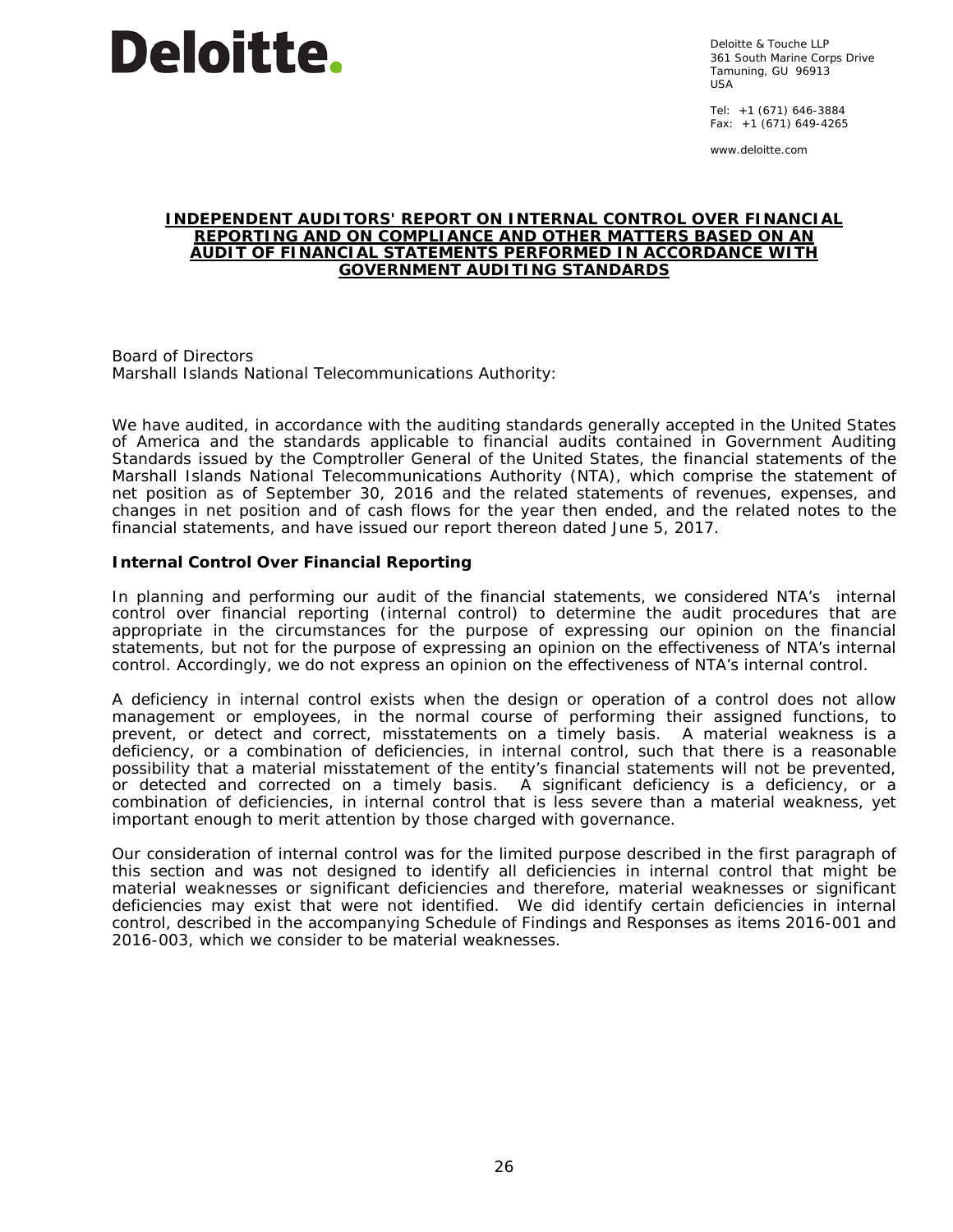# Deloitte.

# **Compliance and Other Matters**

As part of obtaining reasonable assurance about whether NTA's financial statements are free from material misstatement, we performed tests of its compliance with certain provisions of laws, regulations, contracts, and grant agreements, noncompliance with which could have a direct and material effect on the determination of financial statement amounts. However, providing an opinion on compliance with those provisions was not an objective of our audit, and accordingly, we do not express such an opinion. The results of our tests disclosed instances of noncompliance or other matters that are required to be reported under *Government Auditing Standards* and which are described in the accompanying Schedule of Findings and Responses as item 2016-002.

# **NTA's Response to Findings**

NTA's responses to the findings identified in our audit are described in the accompanying Schedule of Findings and Responses. NTA's responses were not subjected to the auditing procedures applied in the audit of the financial statements and, accordingly, we express no opinion on them.

## **Purpose of this Report**

The purpose of this report is solely to describe the scope of our testing of internal control and compliance and the results of that testing, and not to provide an opinion on the effectiveness of the entity's internal control or on compliance. This report is an integral part of an audit performed in accordance with *Government Auditing Standards* in considering the entity's internal control and compliance. Accordingly, this communication is not suitable for any other purpose.

loite Harlell

June 5, 2017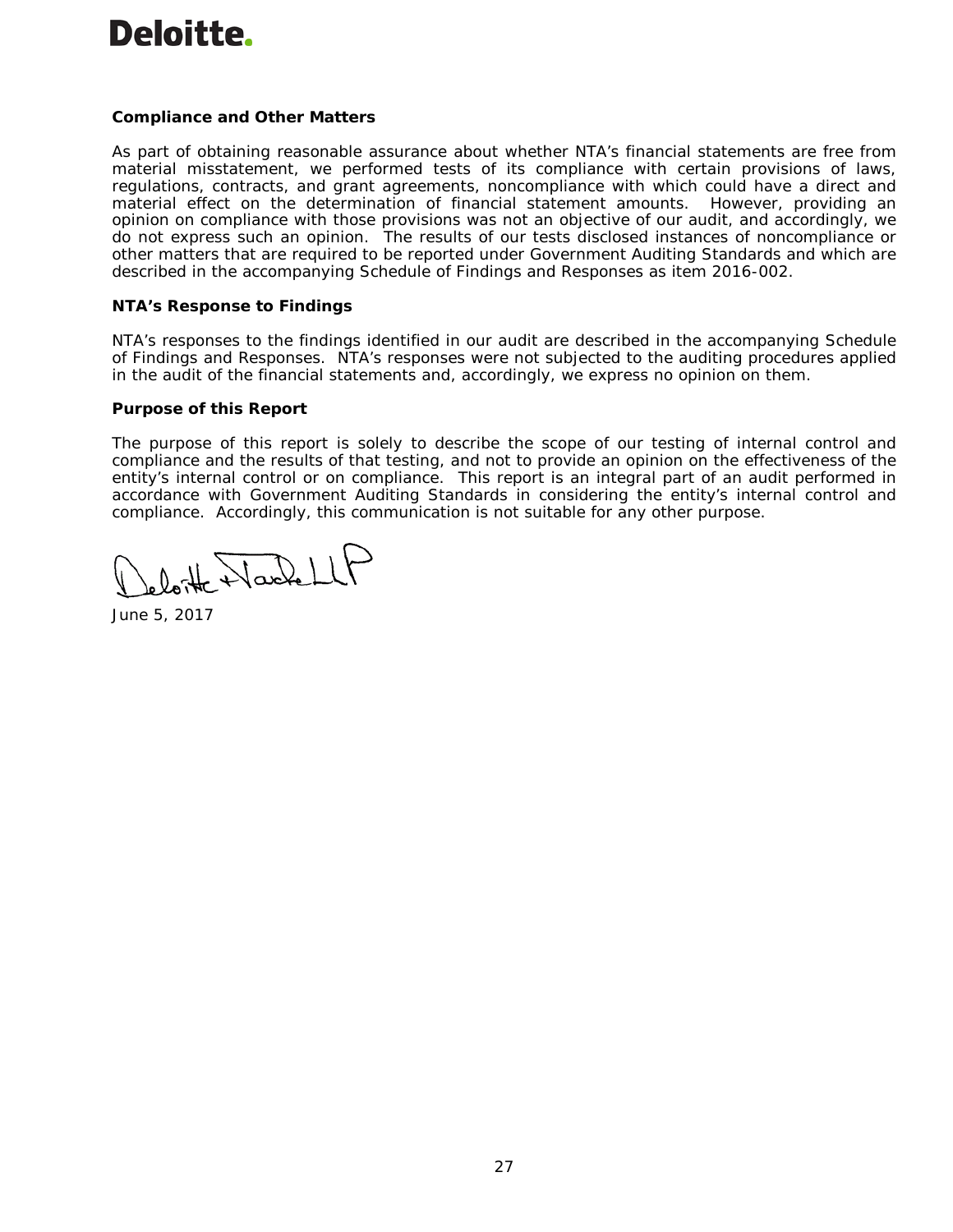Schedule of Findings and Responses Year Ended September 30, 2016

Finding No. 2016-001

#### Bank Reconciliations

Criteria: Financial reporting necessitates adequate internal control in review and timely performance of bank reconciliations.

#### Condition:

- 1. Monthly bank reconciliations were not timely performed. The September 2016 BOG savings account reconciliation indicated \$502,832 of invalid reconciling items that were corrected during the audit process. Of the total amount, \$20,447 of employee advances were recorded twice and were improperly charged against an expense account.
- 2. A September 2016 bank reconciliation indicated reconciling items that represented unrecorded expenses of \$7,707; expenses of \$10,935 improperly classified to a different expense account; and expenses of \$6,182 improperly recorded as an expense instead of a reduction of accounts payable. These misstatements were corrected during the audit process.
- 3. A June 30 2016 bank reconciliation indicated reconciling items that represented expenses of \$42,779 improperly classified to a different expense account; expenses of \$29,224 improperly recorded as an expense instead of capital assets; and expenses of \$13,616 improperly recorded as an expense instead of a reduction of accounts payable. These misstatements were corrected during the audit process.
- 4. An \$8,162 check (#40826) was voided yet included in a September 2016 bank reconciliation as an outstanding check.
- 5. An unreconciled \$65,158 cash account was noted as of September 30, 2016. As this amount was not considered material to the financial statements, no audit adjustment was proposed.
- 6. Stale checks of \$45,025 were included in the September 2016 bank reconciliations. As this amount was not considered material to the financial statements, no audit adjustment was proposed.

Cause: The cause of the above condition is a lack of adequate internal control policies and procedures requiring that bank reconciliations be timely performed and independently reviewed.

Effect: The effect of the above condition is the misstatement of cash accounts that were corrected during the audit process.

Recommendation: We recommend management implement internal control policies and procedures requiring that bank reconciliations be timely performed and independently reviewed.

Auditee Response and Corrective Action Plan: Throughout most of NTA's history, the Company has not had qualified accounting staff, which has resulted in substandard accounting practices. Due to a lack of qualified accounting staff, the Company has struggled to maintain acceptable accounting practices, including timely bank reconciliations.

Management agrees with the finding and will implement correction actions to mitigate this problem. These corrective actions would include the hiring of a second qualified accountant to assist the accounting staff in making timely bank reconciliations, as well as to require the Accounting Department to provide proof to Management that bank accounts are being reconciled in a timely manner.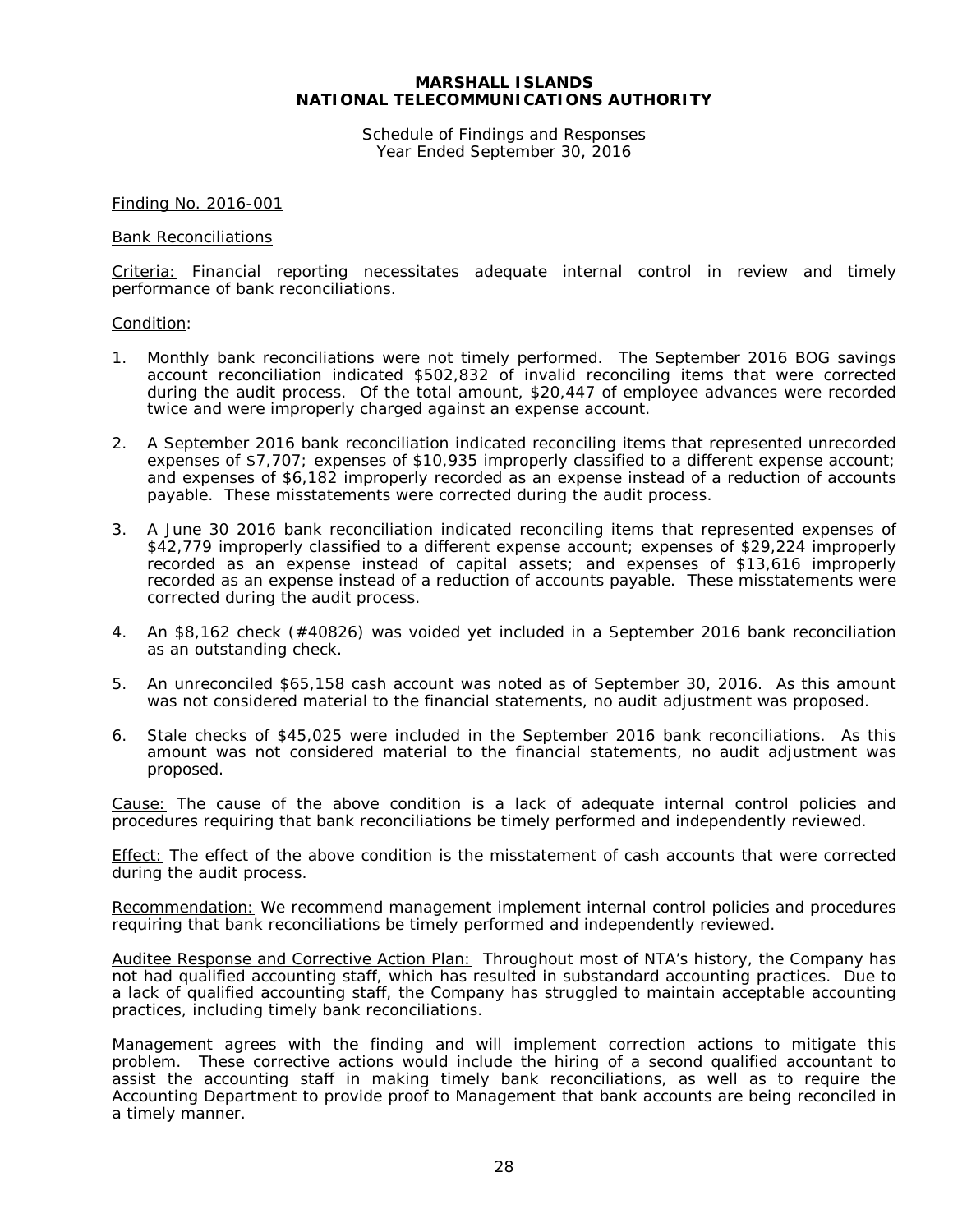Schedule of Findings and Responses, Continued Year Ended September 30, 2016

Finding No. 2016-002

#### RUS Loan Covenants

Criteria: Section 5.12, *TIER Requirement*, of the RUS Loan Agreements stipulates that NTA shall maintain a TIER rate of 1.5 from December 31, 2012 until maturity of the loans.

Condition: For the year ended September 30, 2016, NTA achieved a 0.89 average TIER ratio.

Cause: The cause of the above condition is lack of sufficient operating revenues to cover operating expenses and to provide operating income to be in compliance with the prescribed ratio requirement.

Effect: The effect of the above condition is noncompliance with the average coverage ratio requirement prescribed by Section 5.12 of the RUS loan agreement.

Recommendation: We recommend management review NTA revenue sources and revisit operating cost efficiencies to assist in compliance with the RUS ratio requirement.

Auditee Response and Corrective Action Plan: Management agrees as to the reasons for noncompliance with the RUS loan TIER requirements.

The problem of RUS loan obligations is not unique to NTA such that it has been raised on more than one occasion at the Micronesian President's Summit. The fact is that the market that NTA operates in is not only small, but it is also limited by the disposable income available to its customers to buy NTA's services.

The fact is that over the last several years, the household debt in the RMI has increased substantially. The increased household debt has led to reduced consumer spending power, which has a direct adverse impact on NTA's ability to sell its services.

While Management agrees as to the reasons for noncompliance with the RUS TIER requirements, it is the view of NTA Management that there is a real limitation on growth opportunities in the market unless the Company is able to sell its services outside of its traditional market. In the past NTA was able to provide satellite capacity to neighboring telecommunications companies that did not have fiber optic connectivity. As more countries in the region move to acquire fiber optic connectivity, NTA's opportunities have decreased.

Management agrees that there is space to implement operating cost efficiencies but that it would still be difficult to achieve the 1.5 TIER rating requirement under the terms of the RUS loan.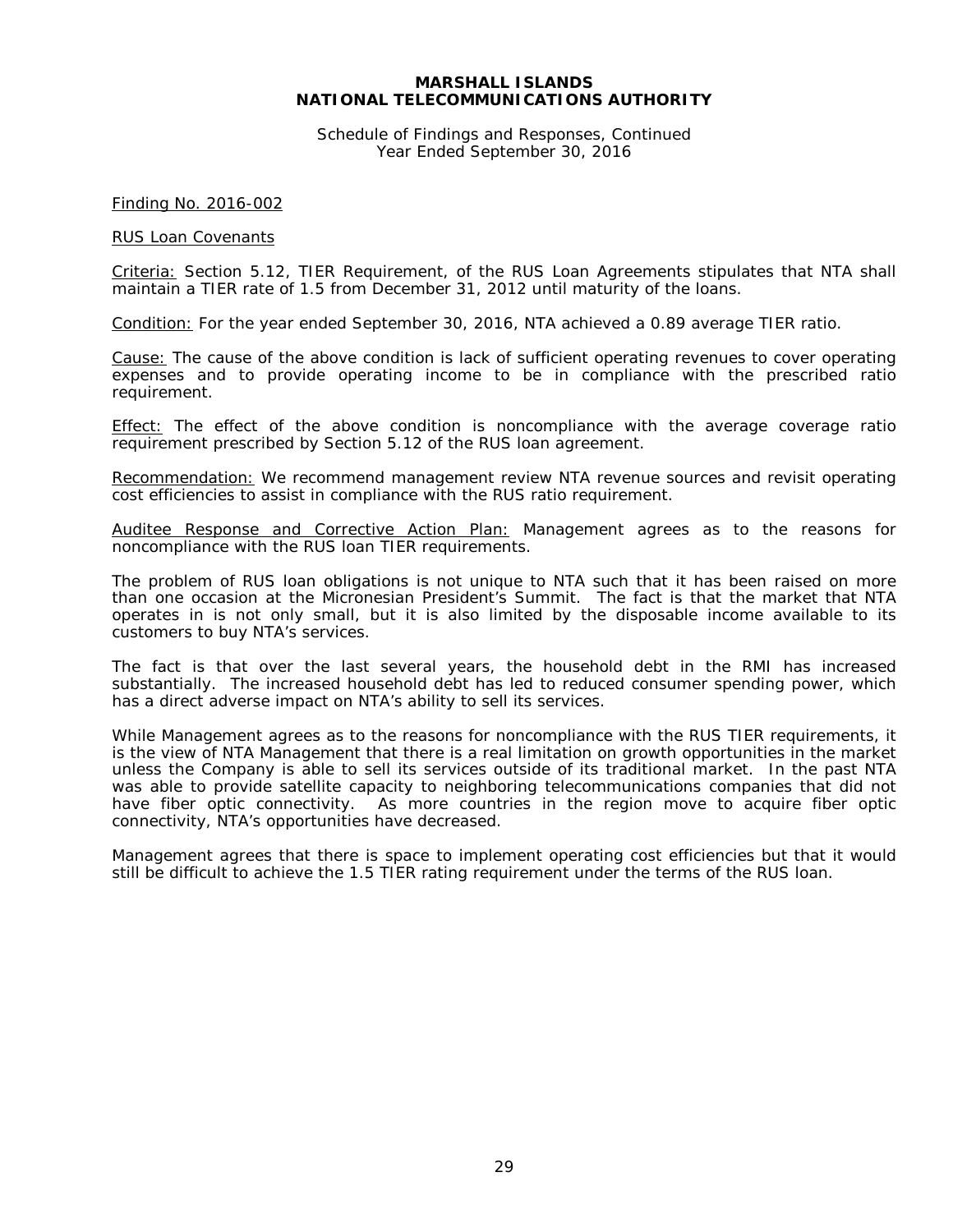Schedule of Findings and Responses, Continued Year Ended September 30, 2016

## Finding No. 2016-003

## Account Reconciliations

Criteria: Effective internal control over financial reporting necessitates that general ledger balances agree to supporting sub ledgers and that reconciliations be timely performed and independently reviewed.

Condition: During the audit process, we noted the following:

- The September 2016 accounts receivable aging report was not available and was not reconciled with the general ledger balance.
- The September 2016 Fixed Asset Register was not reconciled with general ledger balances and depreciation expense for the year was not timely recorded. Management subsequently identified capital assets ready for disposal in the amount of \$19,698,269; however, these capital assets were not retired until this matter was raised and corrected during the audit process.
- Outstanding projects recorded in the Plant under Construction account were not timely monitored and completed projects were not timely transferred to capital assets in service. This matter was corrected during the audit process.
- The September 2016 customer deposits report was not available and was not reconciled with the general ledger balance. This matter was corrected during the audit process that resulted in a \$41,000 variance. As this amount was not considered material to the financial statements, no audit adjustment was proposed.

Cause: The cause of the above condition is lack of adequate internal control policies and procedures requiring that general ledger balances be reconciled to supporting sub ledgers.

**Effect:** The effect of the above condition is the misstatement of general ledger account balances that were corrected during the audit process.

Recommendation: We recommend management implement adequate internal control policies and procedures that facilitate timely reconciliation and independent monitoring of general ledger account balances so as to facilitate timely financial reporting.

Auditee Response and Corrective Action Plan: Management agrees with this finding.

As provided for under Finding No. 2016-001, NTA Management will implement corrective actions to facilitate timely recording, monitoring, and financial reporting.